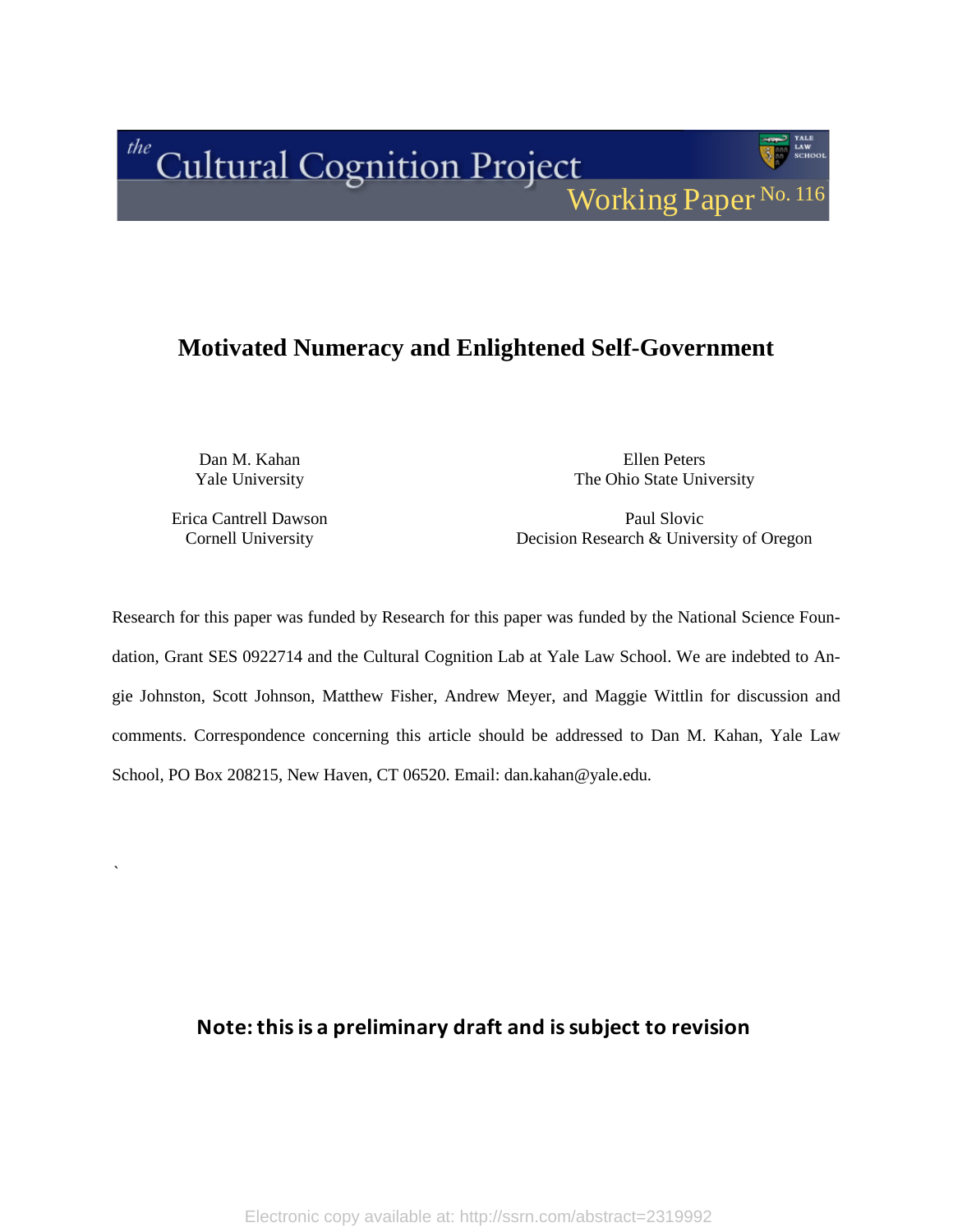## **Abstract**

Why does public conflict over societal risks persist in the face of compelling and widely accessible scientific evidence? We conducted an experiment to probe two alternative answers: the "Science Comprehension Thesis" (SCT), which identifies defects in the public's knowledge and reasoning capacities as the source of such controversies; and the "Identity-protective Cognition Thesis" (ICT), which treats cultural conflict as *disabling* the faculties that members of the public use to make sense of decisionrelevant science. In our experiment, we presented subjects with a difficult problem that turned on their ability to draw valid causal inferences from empirical data. As expected, subjects highest in Numeracy—a measure of the ability and disposition to make use of quantitative information—did substantially better than less numerate ones when the data were presented as results from a study of a new skin-rash treatment. Also as expected, subjects' responses became politically polarized—and even less accurate—when the same data were presented as results from the study of a gun-control ban. But contrary to the prediction of SCT, such polarization did not abate among subjects highest in Numeracy; instead, it *increased*. This outcome supported ICT, which predicted that more Numerate subjects would use their quantitativereasoning capacity selectively to conform their interpretation of the data to the result most consistent with their political outlooks. We discuss the theoretical and practical significance of these findings.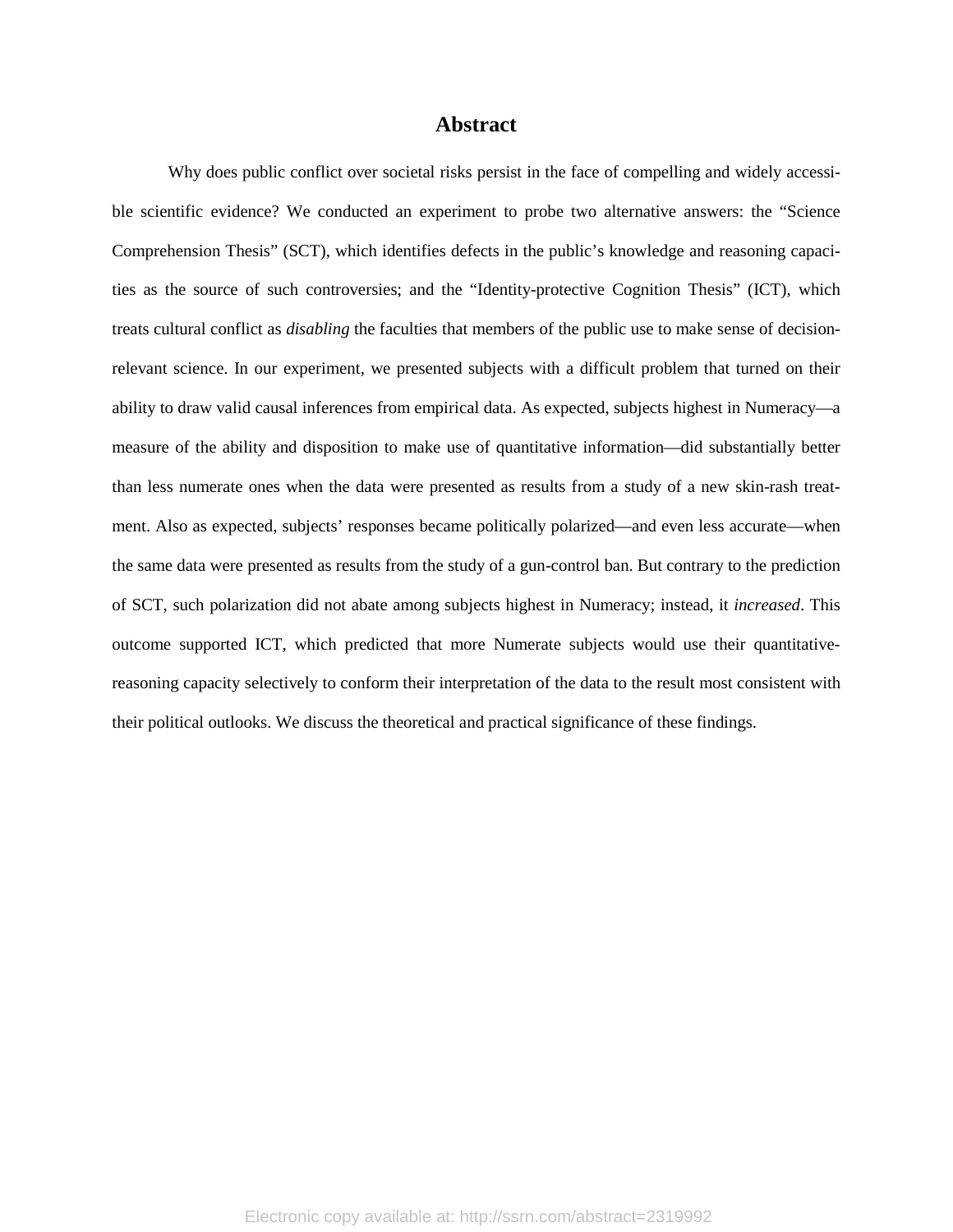# **1. Introduction**

Disputed empirical issues—ones that admit of investigation by scientific inquiry—occupy a conspicuous place in U.S. political life. Does consumption of fossil fuel generate global warming? Can nuclear wastes be safely stored in deep geologic depositories? Will vaccinating adolescent girls against the human papilloma virus—the dominant cause of cervical cancer—lull them into engaging in unprotected sex, thereby increasing their exposure to other STDs? Does banning the possession of concealed weapons increase crime—or decrease it? Will aggressive public spending limit the duration and severity of an economic recession—or compound them? Intense and often rancorous conflict on these issues persists despite the availability of compelling and widely accessible empirical evidence (Kahan 2010).

Such conflict casts doubt on the prospects for enlightened self-government. Collective welfare demands *empirically informed* collective action. To be sure, decision-relevant science rarely generates a unique solution to any policy dispute: Even after the basic facts have been established, *what to do* will involve judgments of value that will vary across citizens who hold competing understandings of the public good. But unless citizens and their representatives possess empirically sound understandings of the dangers they face and the likely effects of policies to abate them, they will not even be able to identify, much less secure enactment of, policies that advance their ends.

Regardless of their political outlooks, then, all democratic citizens have a stake in dispelling persistent public conflict over decision-relevant science. Satisfying this common interest itself demands empirical study aimed at enlarging knowledge of why citizens of diverse outlooks disagree not just about what to do but about what is known to science.

In this paper, we present the results of a study aimed at testing rival accounts of public controversy over decision-relevant science. We begin with a brief overview of these two positions. We then describe the study and report the results. Finally, we offer an assessment of what the findings imply for future study of political conflict over policy-relevant facts and practical steps to dispel it..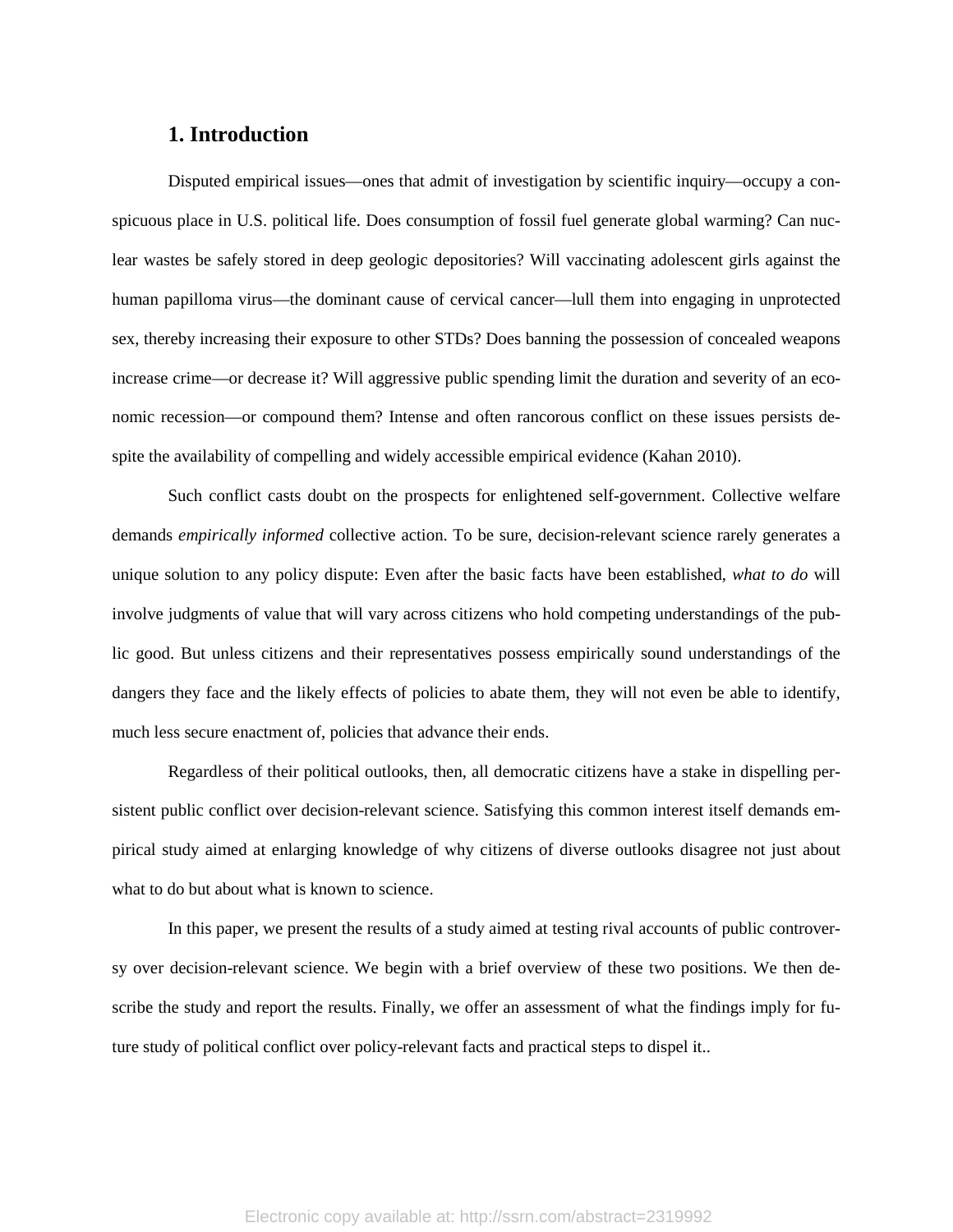## **2. Polarization over decision-relevant science: two accounts**

As is the case with most interesting social phenomena (Watts 2011), the number of plausible explanations for persistent public controversy over risks and other policy-relevant facts exceeds the number that can actually be true. We identify two of the possibilities.

The first one attributes such conflict to deficits in the public's capacity to comprehend scientific evidence. The public, on this account, has a weak understanding of science (Miller & Pardo 2000). Ordinary citizens are thus liable to misunderstand what scientists are telling them and vulnerable to being misled by those trying to deceive them for private advantage (McCaffrey & Buhr 2008; Rosenau 2012).

The public's limited knowledge is aggravated by psychological dynamics. Popular risk perceptions, it is thought, tend to originate in a rapid, heuristic-driven form of information processing—what decision scientists refer to as "System 1" reasoning (Stanovich & West 2000; Kahneman 2003). Overreliance on System 1 heuristics are the root of myriad cognitive biases. By fixing attention on emotionally gripping instances of harm, or by inducing selective attention to evidence that confirms rather than disappoints moral predispositions, System 1 information processing induces members of the public variously to overestimate some risks and underestimate others relative to the best available evidence, the proper evaluation of which requires exercise of more deliberate and reflective "System 2" forms of information processing (Loewenstein, Weber, Hsee & Welch 2001; Sunstein 2003; Marx, Weber, Orlove, Leiserowitz, Krantz, Roncoli & Phillips 2007; Weber 2006; Weber & Stern 2011).

We will call this account the "Science Comprehension Thesis" (SCT). SCT is an extremely popular explanation for conflicts over climate change and various other disputed risks, particularly among commentators who construct secondary interpretive accounts by synthesizing diverse findings from decision science (Sunstein 2005, 2006, 2007).

We will call the second account of persistent controversy over policy-relevant facts the "Identityprotective Cognition Thesis" (ICT). ICT, in an important sense, stands SCT on its head. Whereas SCT attributes conflicts over decision-relevant science to deficits in science comprehension, ICT sees the pub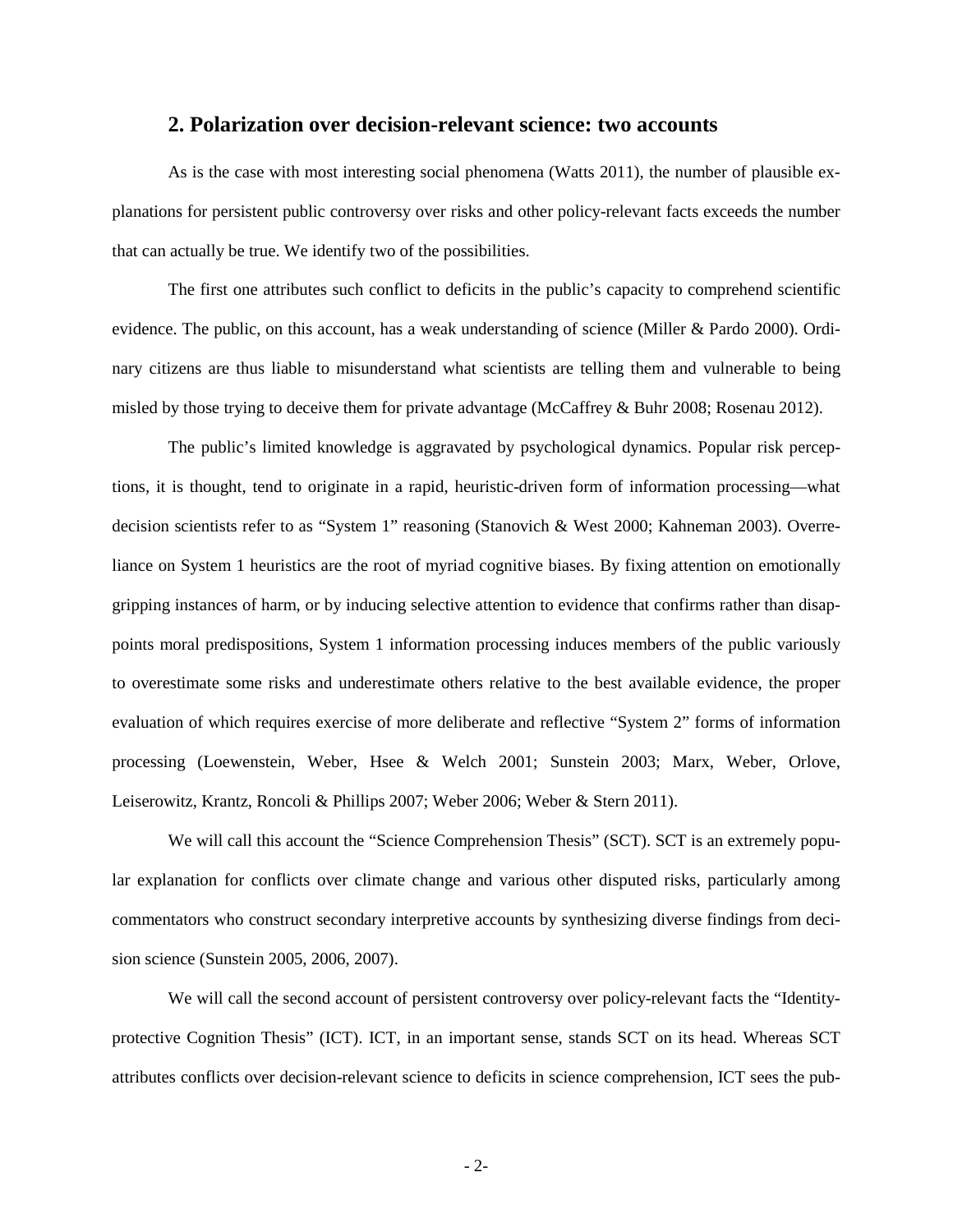lic's otherwise intact capacity to comprehend decision-relevant science as disabled by cultural and political conflict.

Individuals, on this account, have a large stake—psychically as well as materially—in maintaining the status of, and their personal standing in, in affinity groups whose members are bound their commitment to shared moral understandings. If opposing positions on a policy-relevant fact—e.g., weather human activity is generating dangerous global warming—come to be seen as symbols of membership in and loyalty to competing groups of this kind, individuals can be expected to display a strong tendency to conform their understanding of whatever evidence they encounter to the position that prevails in theirs (McCright & Dunlap 2013; Kahan, Jenkins-Smith & Braman 2011). A form of motivated reasoning (Kunda 1990), identity-protective cognition can be viewed as psychic self-defense mechanism that steers individuals away from beliefs that could alienate them from others on whose support they depend in myriad domains of everyday life (Sherman & Cohen 2006; Giner-Sorolla & Chaiken 1997).

The conditions that trigger this sort of response are rare. Very few facts amenable to empirical investigation ever become symbols of group identity. The U.S. public is not polarized over the utility of antibiotics in treating bacterial infections, the health risk of cell phone radiation, the efficiencies associated with governmental provision of public safety services such as fire and police protection, the disadvantages of relying on a system of bartering or privately guaranteed commercial paper rather than a common currency issued by and guaranteed by the government, etc. In the absence of divisive cultural conflict, citizens of all levels of science comprehension generally form positions consistent with the best available evidence. Moreover, there is every reason to believe in such circumstances that those who enjoy higher than average capacities for science comprehension use those capacities to make even better science-informed decisions.

But when a policy-relevant fact *does* become suffused with culturally divisive meanings, the pressure to form group-congruent beliefs will often dominate whatever incentives individuals have to "get the right answer" from an empirical standpoint. On matters like climate change, nuclear waste disposal, the financing of economic stimulus programs, and the like, an ordinary citizens pays no price for forming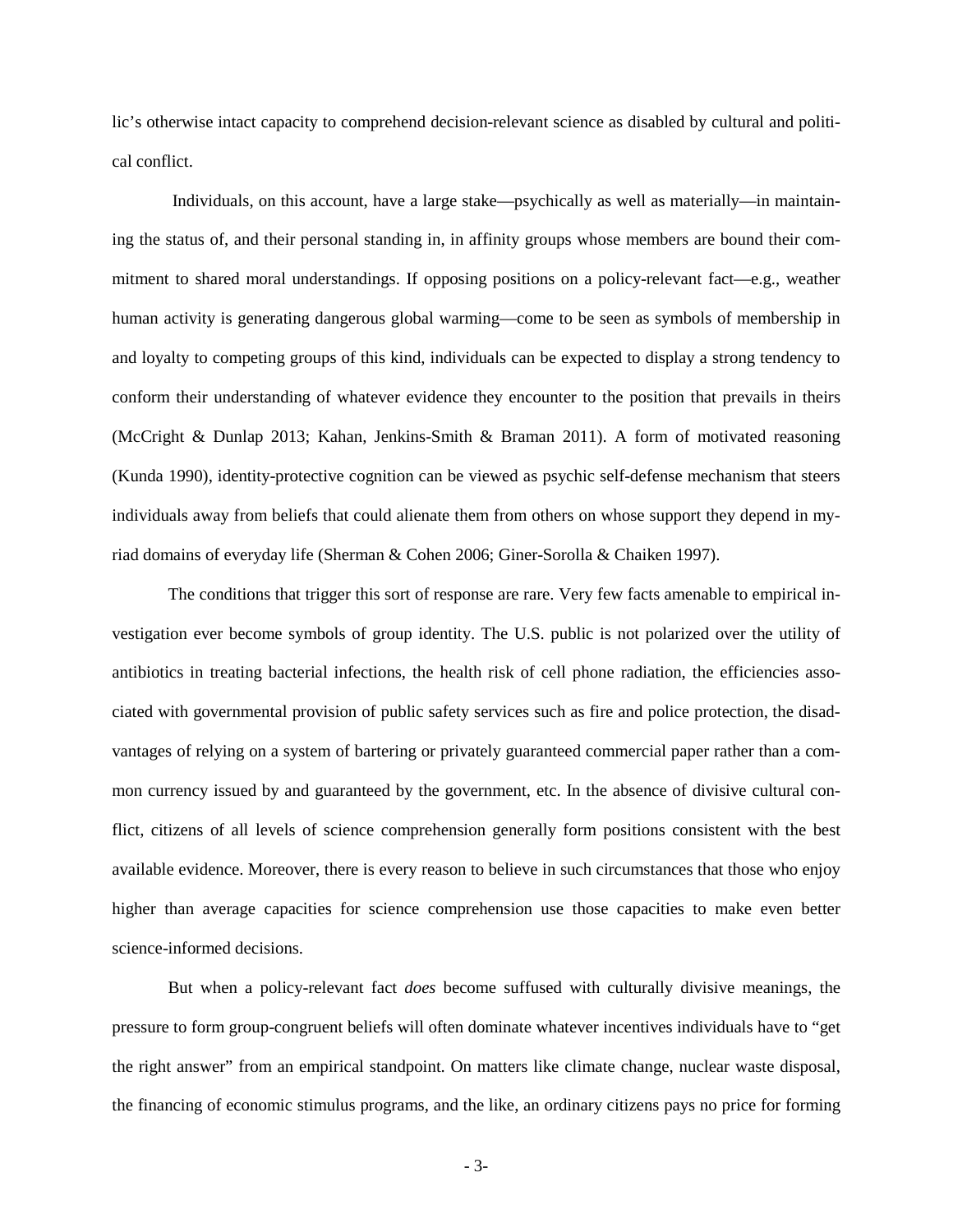a perception of fact that is contrary to the best available empirical evidence: That individual's personal beliefs and related actions—as consumer, voter, or public discussant—are too inconsequential to affect the level of risk he or anyone else faces or the outcome of any public policy debate. However, if he gets the 'wrong answer" in relation to the one that is expected of members of his affinity group, the impact could be devastating: the loss of trust among peers, stigmatization within his community; and even the loss of economic opportunities (Kahan 2012).

Thus, at one level—a very individualistic one—it will make perfect sense in this situation for individuals to attend to information, including evidence of what is known to science, that promote the formation of identity-congruent beliefs. Again, even citizens of modest science literacy and critical reasoning skills will likely be able to form such beliefs without difficulty—because figuring out what view prevails among those with whom one shares one's most important connections depends on a basic kind of cultural competence, not on an understanding of or a facility with empirical evidence. But those citizens who enjoy above-average science comprehension will not face any less incentive to form such beliefs; indeed, they will face pressure to *use* their intelligence and reasoning skills to find evidentiary support for identity-congruent beliefs the comprehension of which would likely exceed the capacity of most of their peers (Kahan, Peters, Wittlin, Slovic, Ouellette, Braman & Mandel 2012).

At a collective level, of course, this style of engaging decision-relevant science can be disastrous. If all individuals follow it at the same time, it will impede a democratic society from converging, or at least converging as quick as it otherwise would, on understandings of fact consistent with the best available evidence on matters that affect their common welfare. This outcome, however, will not change the incentive of any individual—who despite the harm he or she suffers as a result of unaddressed risks or illconsidered policies cannot change the course of public policymaking by changing his or her personal stances, which, if contrary to the ones that prevail in that person's group, will continue to expose him or her to considerable social disadvantage.

ICT thus sees a particular species of group competition as subversive of the disposition democratic citizens to use their capacities to comprehend decision-relevant science—or at least to use them in ways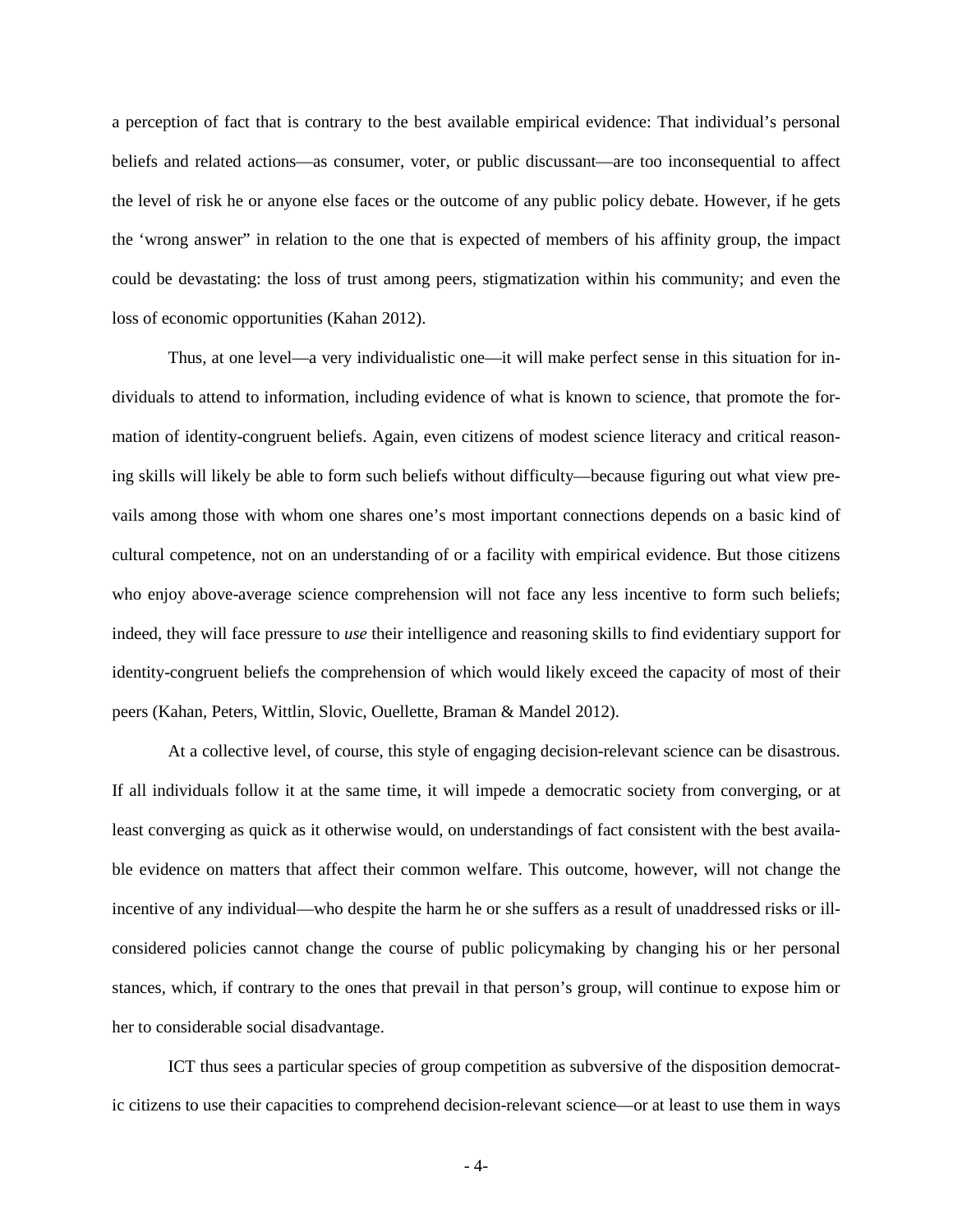that ordinarily steer them toward convergence on the best available evidence. Persistent conflict over risks and other policy-relevant reflects a "tragedy of the science communications commons": a misalignment between the individual interests that culturally diverse citizens have in forming beliefs that connect them to others who share their distinctive understanding of the best life and the collective interest that members of all such groups share in the enactment of public policies that enable them to pursue their ends free from threats to their health and prosperity (Kahan et al. 2012; Kahan 2013).

# **3. Study design and hypotheses**

#### **3.1. Overview**

We undertook a study to test SCT and ICT. The study involved drawing inferences from data generated by a fictional experiment. Both the focus of the experiment—the effectiveness of a new skinrash treatment and the effectiveness of a ban on carrying concealed weapons in public—and its outcome were manipulated. By enabling us to examine whether the subjects' ability to correctly interpret the data would vary only in relation to their proficiency in quantitative reasoning or vary as well in relation to the ideological congeniality of the experiment results, this design effectively pitted SCT and ICT against one another.

#### **3.2. Sample**

The subjects for the study consisted of a nationally diverse sample of 1111 U.S. adults. The subjects were recruited to participate by Polimetrix/YouGov, which administered the study via that firm's online testing facilities. The sample was 52% female, and the average age of the subjects was 48 years. Seventy-three percent of the subjects were white, and 11% African-American. Twenty-eight percent of the sample self-identified as Republican, 36% as Democrat, and 30% as independent. Twenty-six percent identified themselves as either "Liberal" or "very Liberal": 38% as "Conservative" or "very Conservative"; and 27% as "Moderate." The mean education level was "some college"; the mean annual income was \$40,000 to \$49,000. The study was administered over a period from late April to mid-May, 2013.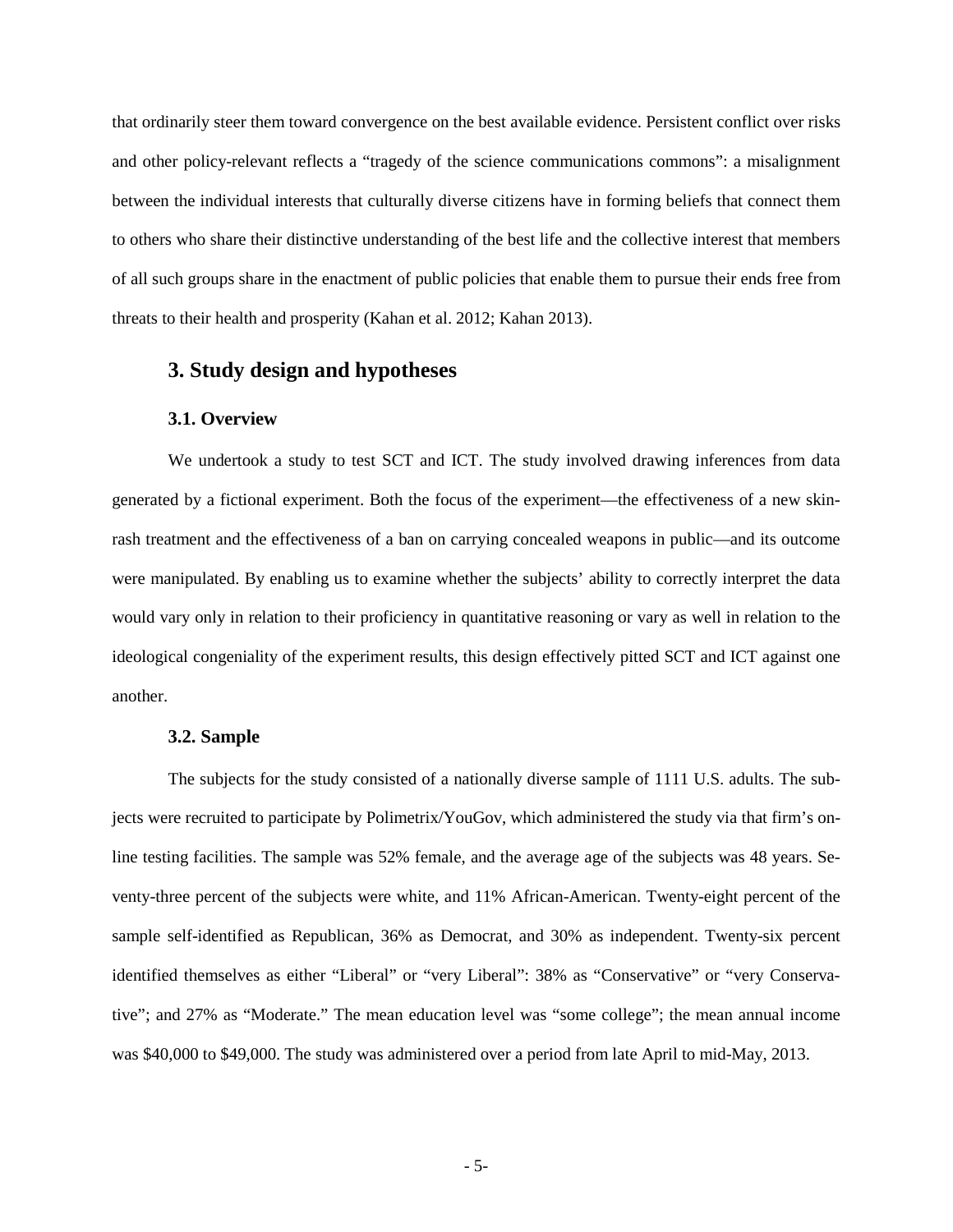## **3.3. Individual characteristic measures**

 $\overline{a}$ 

Subjects furnished standard demographic data, including political affiliations and outlooks. Party self-identification ("dem\_repub") was measured with a seven-point Likert item ("Strong Democrat, Democrat, Independent Lean Democrat, Independent, Independent Lean Republican, Republican, Strong Republican"). Political ideology ("libcon") was measured with a five-point Likert item ("Very liberal"; "Liberal"; "Moderate": "Conservative"; "Very Conservative"). Responses to these two items formed a reliable aggregate Likert scale ( $α = 0.83$ ), which was labeled "Conserv Repub" and transformed into a zscore to facilitate interpretation (Smith 2000).

The right-left political orientation measured by Conserv\_Repub is a familiar representation of the basis on which the public is divided on many issues turning on decision-relevant science. More importantly, it is one indicator of the latent group affinities of the sort that can be expected to generate moti-vated reasoning.<sup>[1](#page-0-0)</sup>

We also measured the subjects' numeracy. A well-established and highly studied construct, numeracy encompasses not just mathematical ability but also a disposition to engage quantitative information in a reflective and systematic way and use it to support valid inferences (Peters, Västfjäll, Slovic, Mertz, Mazzocco & Dickert 2006; Liberali, Reyna, Furlan, Stein, & Pardo 2011).

<span id="page-7-0"></span> $<sup>1</sup>$  It is not the only measure of these dispositions, of course, and not necessarily the most discerning one (Kahan et al.</sup> 2012). An alternative that we have used in previous studies of the "cultural cognition of risk" (Kahan 2012) features "cultural worldviews" assessed along two orthogonal dimensions ("hierarchy-egalitarianism" and "individualismcommunitarianism"). "Cultural cognition," in this work, is simply the term used to designate the species of identityprotective cognition that accounts for a wide variety of risk-controversies (Kahan 2011). Most of the controversies involving environmental and technological risks (but not for many others that feature public-health risks (e.g., Kahan, Braman, Monohan, Callahan & Peters 2010) feature controversy between individuals whose values are more hierarchical and individualistic, on the one hand, and others who are more egalitarian and communitarian, on the other. So does the controversy over gun risks (Kahan, Braman, Gastil, Slovic & Mertz 2007; Gastil, Braman, Kahan, Slovic 2011). The former tend to be more "conservative" and "Republican," the latter more "liberal" and "Democratic," although individual with strong worldviews orientations of this sort are not in fact highly partisan (Kahan et al., 2012). For accessibility and to promote commensurability between our results and those of researchers who tend to use "right-left" political outlook measures, we use liberal-conservative ideology and partisan self-identification measures in this paper. As is true in other studies examining conflicts (Kahan et al. 2012; Kahan, June 21, 2012; Kahan, Dec. 9, 2012), an analysis of the data using the cultural worldview measures generates results that are the same in nature but even more dramatic in their effects.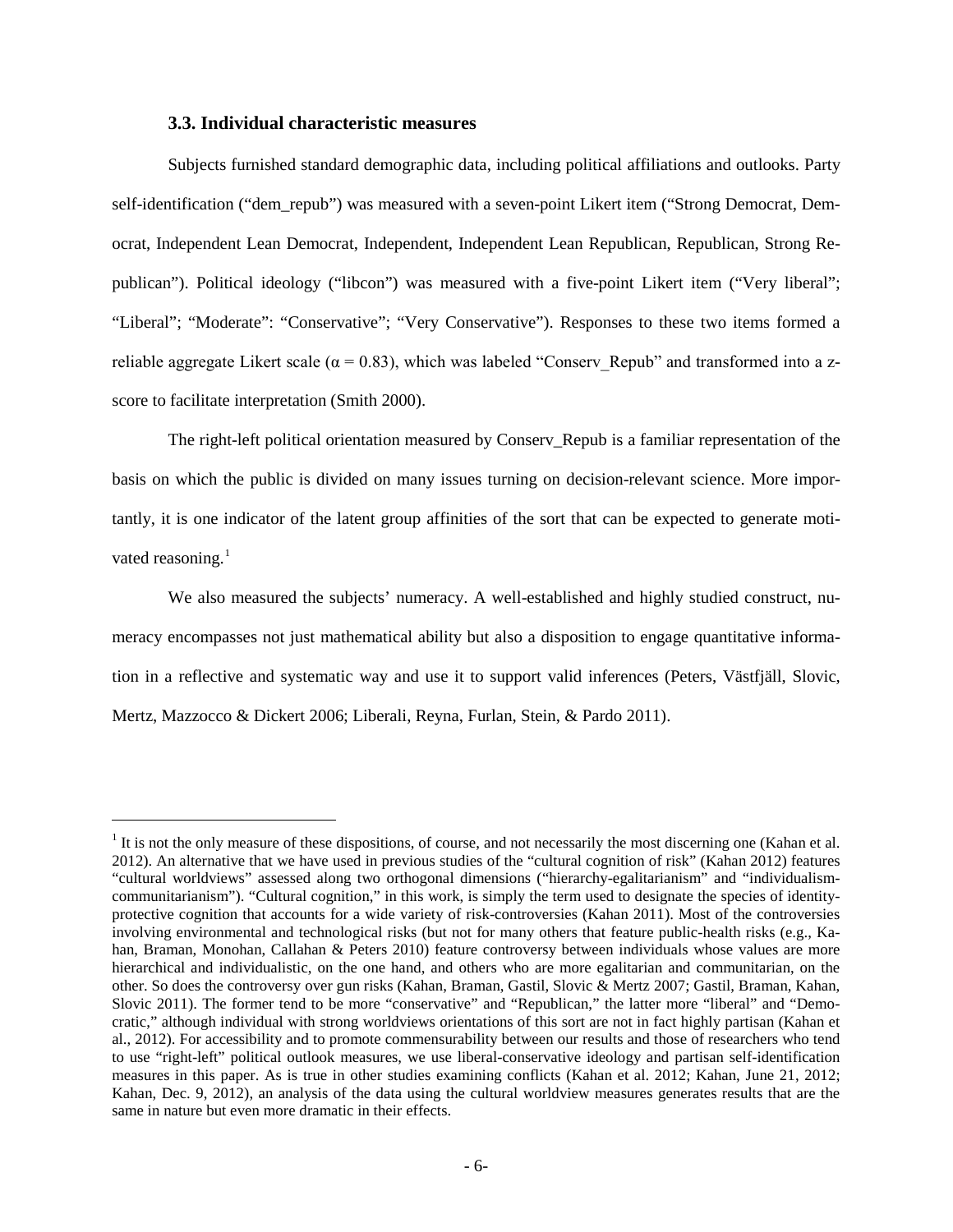We assessed the numeracy of our subjects with a battery of world problems conventionally used for this purpose (Weller, Dieckmann, Tusler, Mertz, Burns & Peters 2012). The mean number of correct response was 3.7 ( $SD = 2.1$ ). The distribution of scores was essentially normal (kurtosis  $= 2.6$ ), a result consistent with previous studies aimed at constructing a scale that could be expected to measure variation across the entire range of the latent capacity measured by the Numeracy scale ( $\alpha = 0.74$ ). Subjects who scored above the mean on Conserv Repub scored slightly higher than those who scored below the mean  $(\Delta M = 0.3, t = 2.44, p = 0.02).$ 



**Figure 1. Numeracy scores**. Bars denote density distribution of scores on Numeracy scale.

#### **3.4. Stimulus**

The stimulus consisted of four versions of a problem involving interpretation of data and causal inference. The problem described an experiment and the observed results (Figure 2). Those results were reported in a two-by-two contingency table, the columns of which specified the number of cases that reflected positive and negative results, respectively, and the rows of which reflected the experimental treatment.

Two of the versions of the experiment involved a skin-rash treatment. In these versions, subjects were advised that "[m]edical researchers have developed a new cream for treating skin rashes." They were also advised that "[n]ew treatments often work but sometimes make rashes worse," and "skin rashes sometimes get better and sometimes get worse on their own" whether or not a person is treated. To de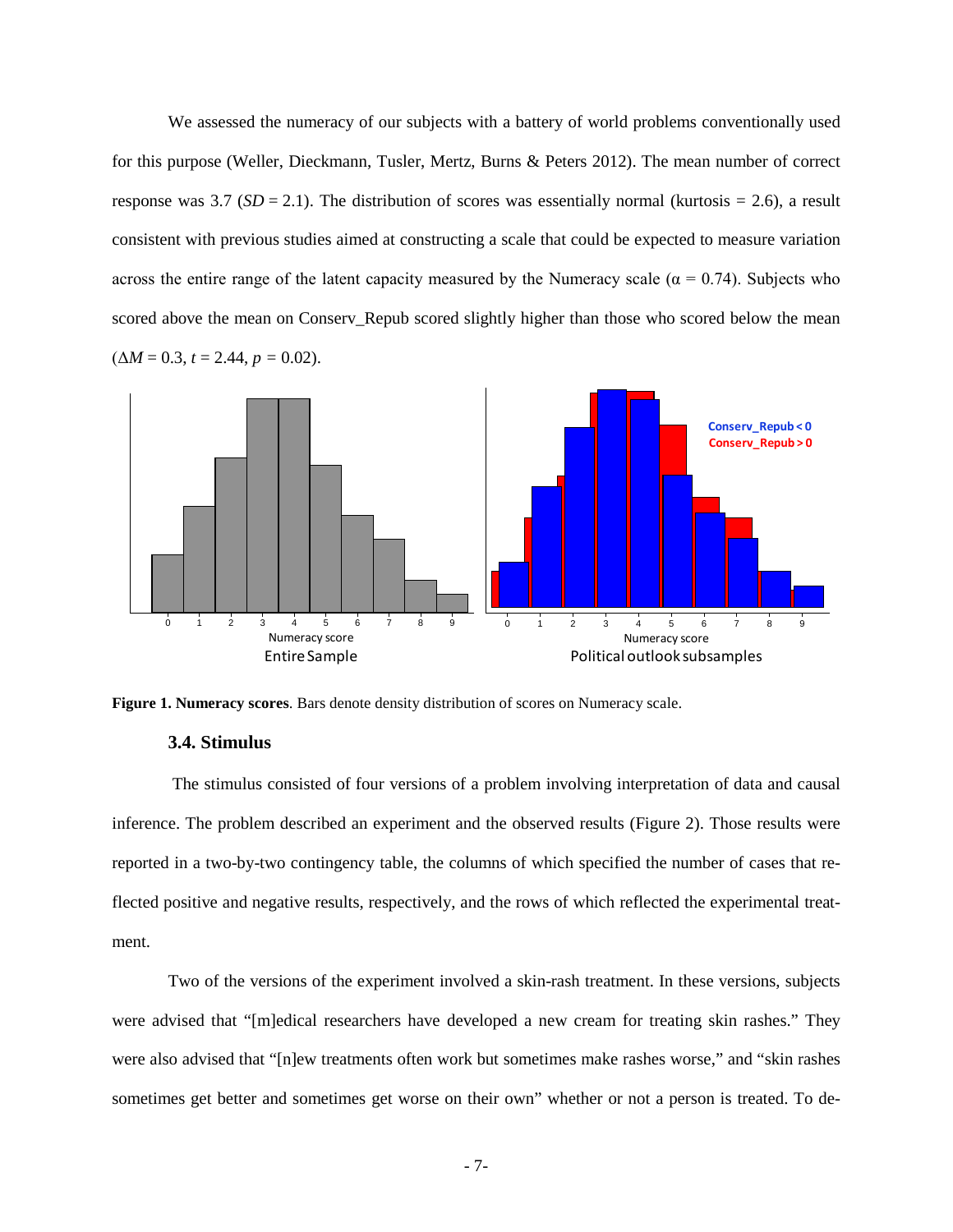termine the effect of the new treatment, experimenters (the subjects were told) had divided a number of patients suffering skin rashes into two groups—one that was administered the skin cream, and another that was not—and then observed in how many the skin condition improved and how many it got worse after a two-week trial period. Based on the results, as reflected in the 2x2 contingency table, subjects were instructed to indicate whether the "[p]people who used the skin cream were likely to get better than those who didn't" or instead "People who used the skin cream were more likely to get worse than those who

didn't."

Medical researchers have developed a new cream for treating skin rashes. New treatments often work but sometimes make rashes worse. Even when treatments don't work, skin rashes sometimes get better and sometimes get worse on their own. As a result, it is necessary to test any new treatment in an experiment to see whether it makes the skin condition of those who use it better or worse than if they had not used it.

Researchers have conducted an experiment on patients with skin rashes. In the experiment, one group of patients used the new cream for two weeks, and a second group did not use the new cream.

In each group, the number of people whose skin condition got better and the number whose condition got worse are recorded in the table below. Because patients do not always complete studies, the total number of patients in each two groups is not exactly the same, but this does not prevent assessment of the results.

Please indicate whether the experiment shows that using the new cream is likely to make the skin condition better or worse.

|                                                | Result |                                |  |  |  |
|------------------------------------------------|--------|--------------------------------|--|--|--|
|                                                |        | Rash Got Better Rash Got Worse |  |  |  |
| Patients who did use<br>the new skin cream     | フフス    |                                |  |  |  |
| Patients who did not<br>use the new skin cream | 10Z    | 21                             |  |  |  |

What result does the study support?

© People who used the skin cream were more likely to get better than those who didn't.

© People who used the skin cream were more likely to get worse than those who didn't.

**Figure 2. Stimulus from "rash increases" condition**. Subjects were advised that researchers had conducted an experiment to determine whether a new skin-treatment treatment was effective or instead had adverse effects. The results were summarized in a 2x2 contingency table, and the subjects were then instructed to determine whether the experiment showed that the skin condition of people treated with the cream was more likely to "get better" or "get worse."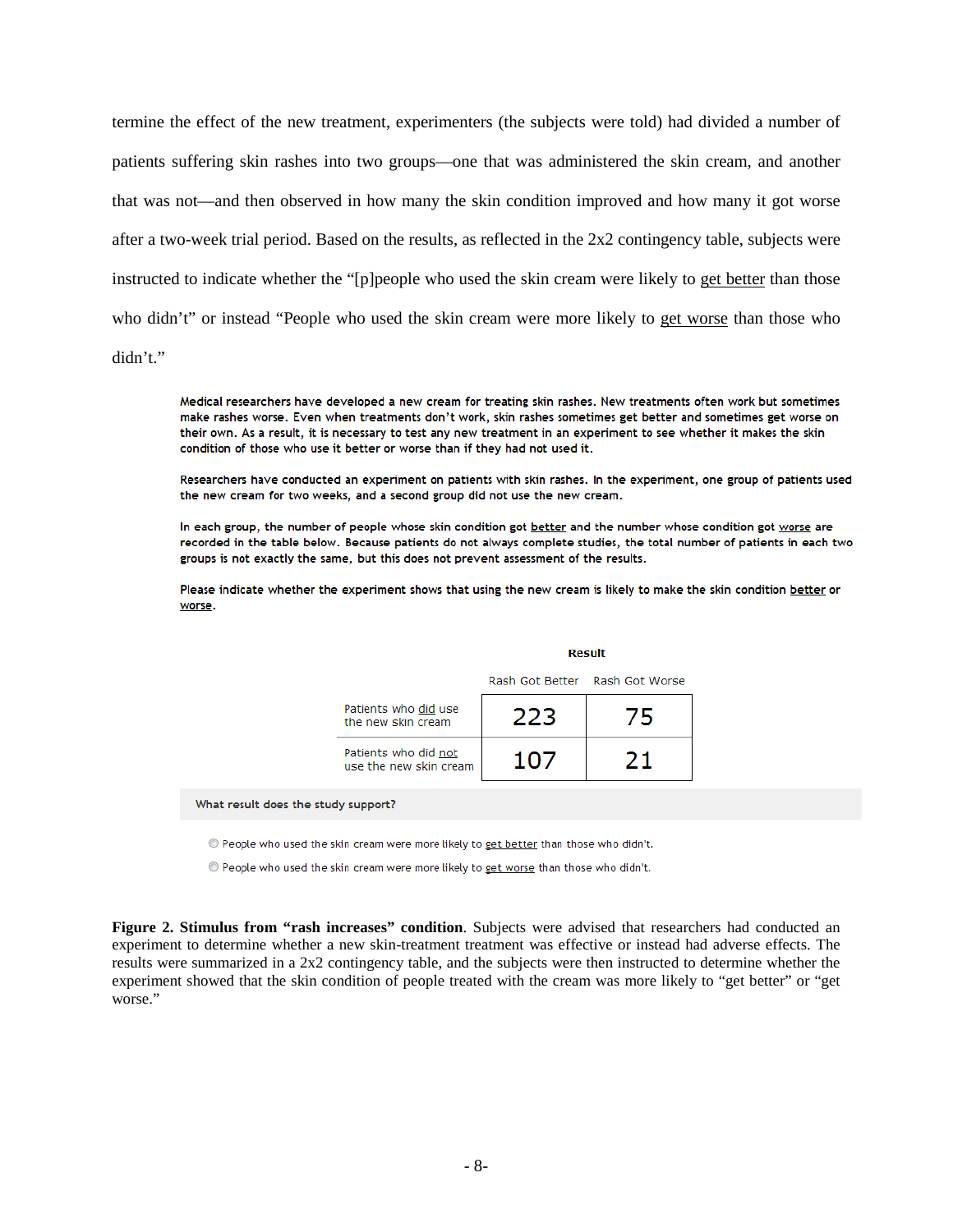The two versions of the skin-treatment treatment problem differed only with respect to which result the experiment supported. The numbers in the 2x2 contingency table were kept the same, but the labels at the tops of the columns—"Rash got better" and "Rash got worse"—were manipulated (Figure 3).

Correctly interpreting the data was expected to be difficult. Doing so requires assessing not just the absolute number of subjects who experienced positive outcomes ("rash better") and negative ones ("rash worse") in either or both conditions but rather comparing *the ratio* of those who experienced a positive outcome to those who experienced a negative one in each condition. Comparing these ratios is essential to detecting *covariance* between the treatment and the two outcomes, a necessary element of causal inference that confounds even many intelligent people (Stanovich 2009; Stanovich & West 1998).

|                                                                     | <b>Result</b>  |                              |                                                                     | <b>Result</b>   |                       |  |  |
|---------------------------------------------------------------------|----------------|------------------------------|---------------------------------------------------------------------|-----------------|-----------------------|--|--|
|                                                                     | Rash Got Worse | Rash Got Better              |                                                                     | Rash Got Better | <b>Rash Got Worse</b> |  |  |
| Patients who did use<br>the new skin cream                          | 223            | 75                           | Patients who did use<br>the new skin cream                          | 223             | 75                    |  |  |
| Patients who did not<br>use the new skin cream                      | 107            | 21                           | Patients who did not<br>use the new skin cream                      | 107             | 21                    |  |  |
|                                                                     |                | (A) Rash Decreases<br>Result | (B) Rash Increases<br><b>Result</b>                                 |                 |                       |  |  |
| Increase in crime<br>Decrease in crime                              |                |                              | Decrease in crime<br>Increase in crime                              |                 |                       |  |  |
| Cities that did ban carrying                                        |                |                              | Cities that did ban carrying                                        |                 |                       |  |  |
| concealed handguns in public                                        | 223            | 75                           | concealed handguns in public                                        | 223             | 75                    |  |  |
| Cities that did not ban<br>carrying concealed handguns<br>in public | 107            | 21                           | Cities that did not ban<br>carrying concealed handguns<br>in public | 107             | 21                    |  |  |

(C) Crime Decreases

(D) Crime Increases

**Figure 3. Experimental conditions.** Subjects were assigned to one of four conditions. The conditions are identified by labels *(A)*-*(D)* in a manner that indicates the result or outcome of the experiment that is most supported by the data contained in the relevant table. The correct interpretation of the data was manipulated by varying the result specified by the headings above the columns.

Based on previous studies using the design reflected in this experiment, it is known that most people use one of two heuristic alternatives to this approach. The first involves comparing the number of outcomes in the upper left cell to the number in the upper right one ("A vs. B"). The other ("A vs. C") involves comparing the numbers in the upper left and lower left cells (Wasserman, Dorner & Kao 1990).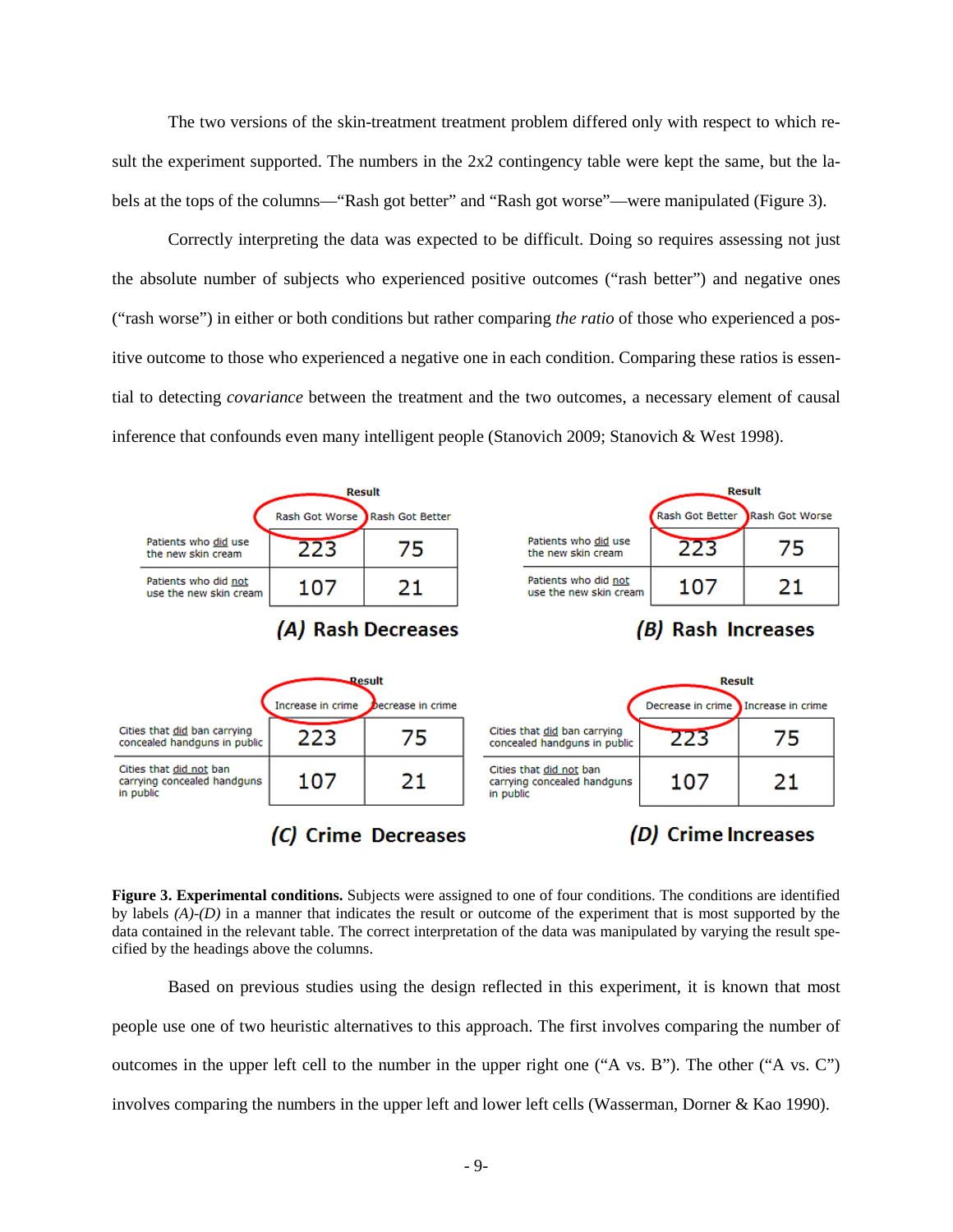Each of these heuristic strategies generates a recognizable species of invalid causal inference. "A vs. B" amounts to assessing a treatment without considering information from a control. "A vs. C" compares outcomes in the treatment and control but in a manner that neglects to consult information necessary to disentangle the impact of the treatment from other influences at work in both conditions.

In the real world, of course, use of either of these defective strategies—both of which amount to failing to use all the information necessary to make a valid causal inference—might still generate the correct answer. But for our study stimulus, the numbers for the cells of the contingency table were deliberately selected so that use of either heuristic strategy would generate an incorrect interpretation of the results of the fictional skin-treatment experiment.

The second two versions of the experiment involved a gun-control measure (Figure 3). Subjects were instructed that a "city government was trying to decide whether to pass a law banning private citizens from carrying concealed handguns in public." Government officials, subjects were told, were "unsure whether the law will be more likely to decrease crime by reducing the number of people carrying weapons or increase crime by making it harder for law-abiding citizens to defend themselves from violent criminals." To address this question, researchers had divided cities into two groups: one consisting of cities that had recently enacted bans on concealed weapons and another that had no such bans. They then observed the number of cities that experienced "decreases in crime" and those that experienced "increases in crime" in the next year. Supplied that information once more in a 2x2 contingency table, subjects were instructed to indicate whether "cities that enacted a ban on carrying concealed handguns were more likely to have a decrease in crime" or instead "more likely to have an increase in crime than cities without bans." The column headings on the 2x2 table were again manipulated, generating one version in which the data, properly interpreted, supported the conclusion that cities banning guns were more likely to experience increased crime relative to those that had not, and another version in which cities banning guns were more likely to experience decreased crime.

Overall, then, there were four experimental conditions—ones reflecting opposite experiment results for both the skin-treatment version of the problem and the gun-ban version. The design was a be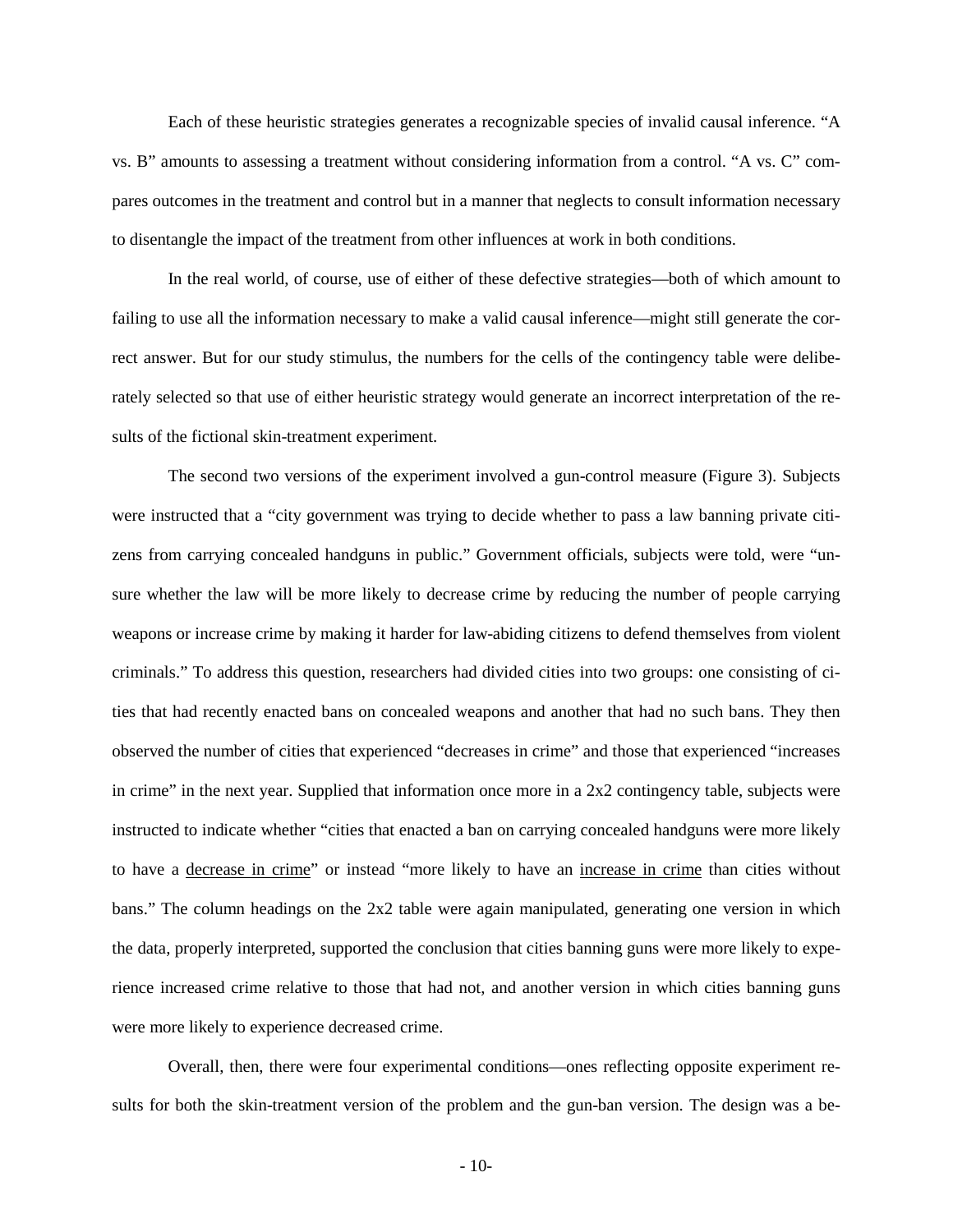tween-subjects ones, in which individuals were assigned to only one of these conditions. For sake of expository convenience, we will refer to the conditions as "rash decrease," "rash increases," "crime decrease," and "crime increase," with the label describing the result that a correct interpretation of the 2x2 contingency table would most support.

#### **3.5. Hypotheses**

We formed three hypotheses. The first was that *subjects high in numeracy would be more likely to get the right result in both skin-treatment conditions*.

This hypothesis reflected results in previous studies. As indicated, such studies show that the covariance-detection problem featured in this experiment is very difficult for most people to answer correctly (Stanovich 2009).

One recent study, however, shows that the likelihood of answering the problem correctly is predicted by an individual's score on the Cognitive Reflection Test (Toplak, West & Stanovich 2011). The CRT features a set of problems, each of which is designed to prompt an immediate and intuitively compelling response that is in fact incorrect. Because supplying the correct answer requires consciously stifling this intuition and logically deducing the right response, the CRT is understood to measure the disposition to use the slower, deliberate form of information-processing associated with System 2, as opposed to the rapid, heuristic-driven form associated with System 1.

The CRT requires elementary mathematical skills, but is not a numeracy test per se (Liberali, Reyna, Furlan, Stein & Pardo 2012). However, insofar as making valid causal inferences in the covariance-detection problem likewise demands suppressing the heuristic tendency to give decisive significance to suggestive but incomplete portions of the information reflected in the 2x2 contingency table, it is not surprising that individuals who score higher on CRT are more likely to correctly interpret the data the table contains.

We would expect Numeracy scale to be an even stronger predictor of how likely a person is to select the correct response in the skin-treatment versions of this problem. Like the CRT, Numeracy measures a disposition to subject intuition to critical interrogation in light of all available information—and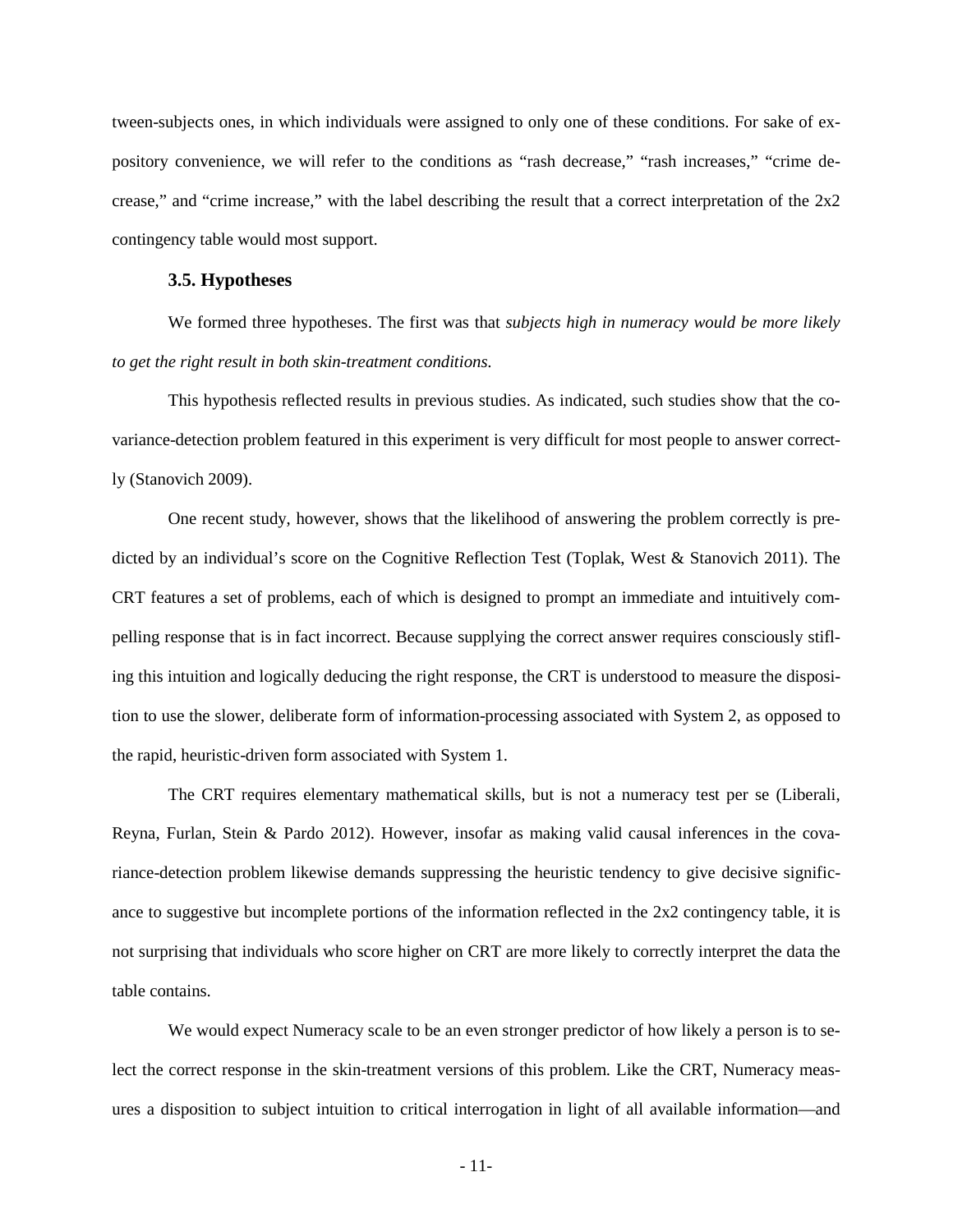thus to avoid mistakes characteristic of over-reliance on heuristic, System 1 information processing (Liberali et al. 2012). Indeed, two CRT items are conventionally included in the Numeracy scale (Weller, Dieckmann, Tusler, Mertz, Burns & Peters 2012), and we added the third in this study in order to reinforce its sensitivity to the disposition to preempt reliance on unverified intuition. However, whereas the CRT measures the disposition to use System 2 information processing generally, Numeracy measures how proficient individuals are in using it to reason with quantitative information in particular, a capacity specifically relevant to the covariance-detection problem featured in the stimulus.

The hypothesis that performance in the skin-treatment conditions would be positively correlated with Numeracy was common to SCT and ICT. The second and third hypotheses reflect opposing SCT and ICT predictions relating to results in the gun-ban conditions.

Whereas the issue in the skin-treatment versions of the covariance-detection problem—does a new skin cream improve or aggravate a commonplace and nonserious medical condition—is devoid of partisan significance, the question whether a gun ban increases or instead decreases crime is a high profile political one that provokes intense debate. Consistent with the growing literature on culturally or ideologically motivated reasoning (Jost, Hennes & Lavine in press), we anticipated that subjects in the gun-ban conditions would be more likely to construe the data as consistent with the position that prevails among persons who share their political outlooks—regardless of which version of the problem ("crime increases" or "crime decreases") they were assigned. Specifically, we surmised that gratification of the interest subjects would have in confirmation of their predispositions would reinforce their tendency to engage in heuristic reasoning when subjects were assigned to the condition in which "A vs. B" or "A vs. C" generated a *mistaken* answer that was nonetheless congenial to their political outlooks. That ideologically motivated reasoning would compound heuristic reasoning in this way was specifically supported by studies showing that an existing position on a contested nonpolitical issue (Dawson & Gilovich 2000), aversion to threatening information (Dawson, Gilovich & Regan 2002), and prior beliefs (Stanovich & West 1998) can all magnify the sorts of reasoning errors frequently encountered in covariance-detection problems identical or closely related to the one featured in our stimulus.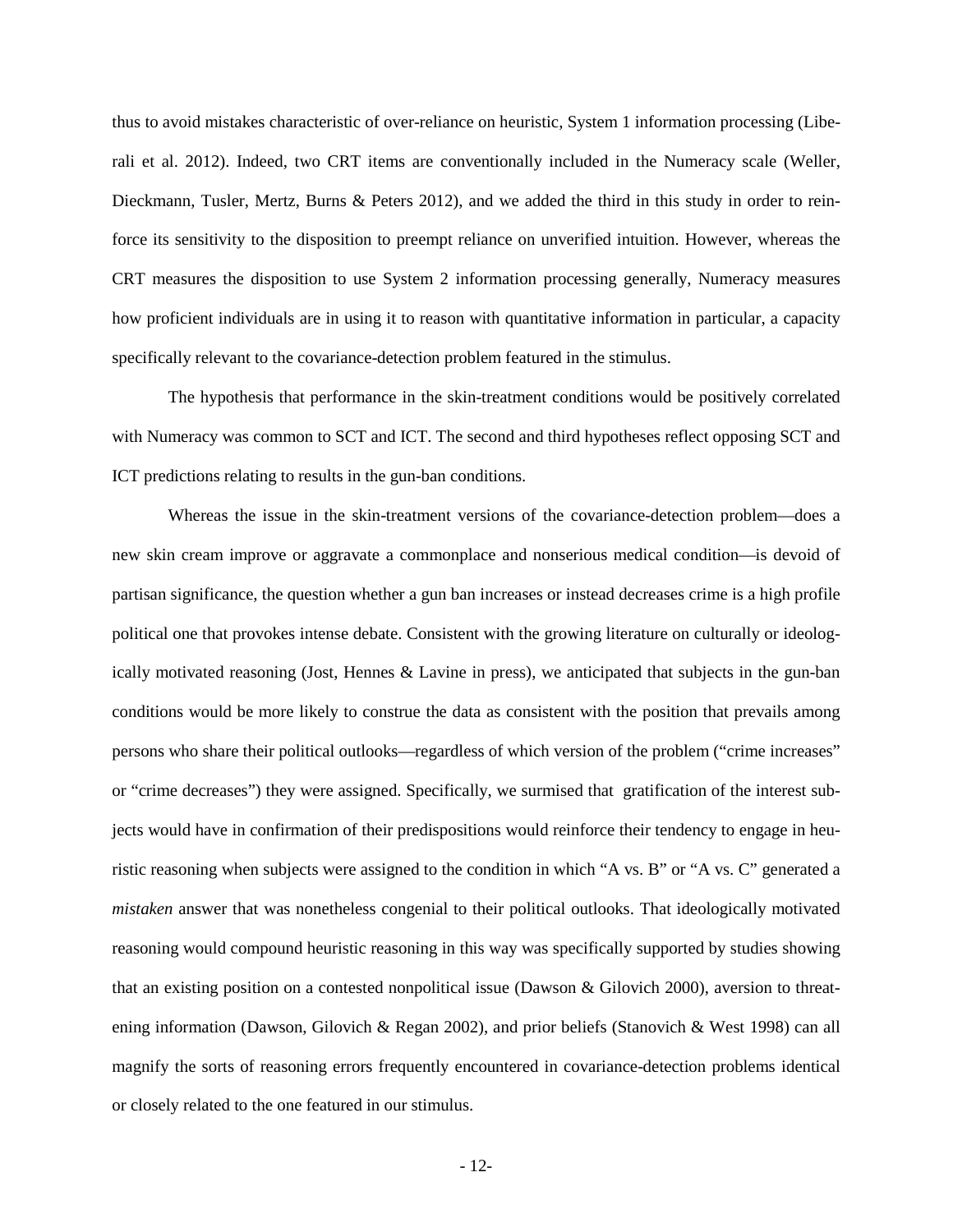But in whom should motivated cognition interfere with reasoning in this way and by how much? SCT understands persistent controversy over risk and like facts to reflect a deficit in science comprehension, of which the capacities measured by Numeracy are important elements. Based on SCT, then, it seems reasonable to predict that the degree of ideological polarization expected to be observed in the gunban conditions would *abate* as subjects become higher in Numeracy. Such a prediction would be consistent, too, with the position, advanced by many scholars, that ideologically motivated cognition is itself best understood as a form of the heuristic-driven information processing characteristic of System 1 reasoning (Lodge & Taber 2013; Sunstein, 2006; Marx et al. 2007; Westen, Blagov, Harenski, Kilts, & Hamann, 2006; Weber & Stern 2011). If so, one might expect Numeracy, as a capacity that demands the form of conscious reflection associated with System 2, to preempt motivated reasoning that most people bring to bear on the covariance-detection problem. The second hypothesis, then, was that *subjects higher in Numeracy would be more likely to construe the data correctly not only when it was consistent with their ideological predispositions but also when it was inconsistent with them and thus likely to display less ideological polarization than subjects lower in Numeracy*.

ICT generates a different prediction based on a different understanding of the source of public conflict over decision-relevant science. ICT views ideologically motivated reasoning as a form of identity self-defense that reliably protects individuals interests by guiding them to construe evidence in a manner that enables them to persist in culturally congenial or identity-affirming beliefs. Persistent political polarization over policy-relevant facts that admit of empirical study is not a consequence of any deficit in science comprehension but rather a consequence of the disabling impact of symbolic status competition on the disposition of individuals to *use* their ability to comprehend science in a manner geared to producing evidence-congruent beliefs (Kahan, Slovic, Braman & Gastil 2006).

On this account, we should *not* expect the degree of ideological polarization likely to characterize subjects' responses in the gun-ban conditions to diminish with Numeracy. Indeed, the third hypothesis, one that associated with ICT but not SCT, is that *ideological polarization in the gun-ban conditions should be most extreme among those highest in Numeracy.*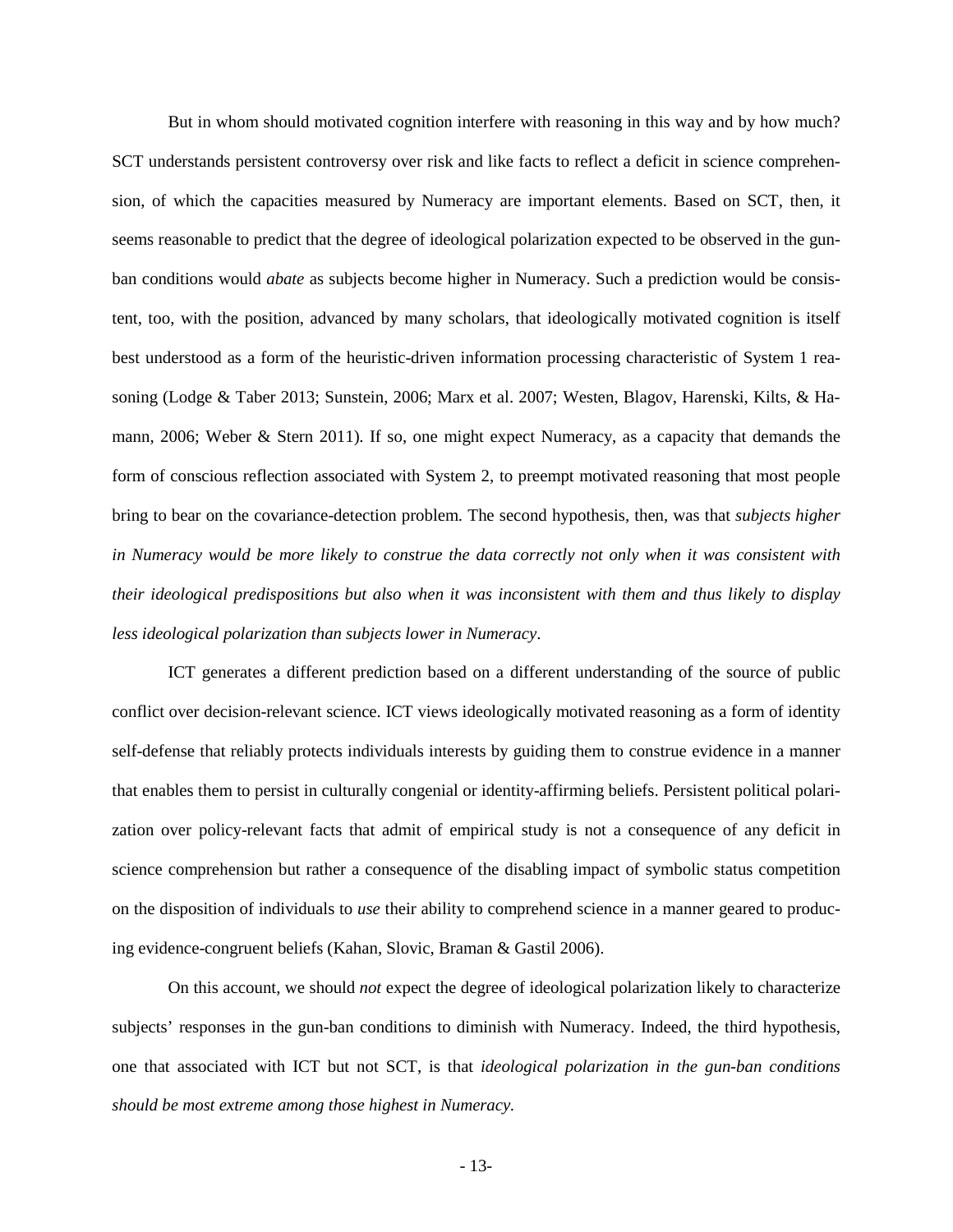Individuals high in science comprehension have a special resource to engage evidence in a manner calculated to generate ideological congenial conclusions. Because the causal-inference problem featured in this study *is* genuinely difficult, it makes sense to expect subjects to resort to such reasoning when assigned to the condition ("crime decreases" for "liberal Democrats" and "crime increases" for conservative Republicans") in which less effortful heuristic engagement with the provided information would generate an identity*-*threatening conclusion for persons with their political outlooks. But those low in Numeracy will be less likely to succeed in discerning the correct, identity-*affirming* conclusion that the data in that condition actually supports, because they are less likely to possess the sorts of sciencecomprehension capacities that doing so requires.

At the same time, ICT predicts that high Numerate subjects should not be substantially more likely to correctly interpret the data than low Numeracy ones when assigned to the condition that presents identity-threatening information ("crime increases" for "liberal Democrats" and "crime decreases" for conservative Republicans"). Engaging in the form of intensive reflection associated with System 2 is cognitively taxing; it is something we should expect individuals to resort to only when *they themselves* are likely to recognize (consciously or otherwise) some advantage in using it. Thus, where less effortful, heuristic engagement with the information in the gun-ban conditions generates an identity-affirming conclusion, ICT predicts that high Numeracy subjects will "settle" for heuristic reasoning, and end up with the *wrong* interpretation of the data, just as their low Numeracy counterparts will (Kahan 2013).

If high Numeracy subjects use their special cognitive advantage selectively—only when doing so generates an ideological congenial answer but not otherwise—they will end up even more polarized than their low numeracy counterparts. Such a result, while highly counterintuitive from the perspective of SCT, would be consistent with the view of a smaller group of scholars who take the view that identityprotective cognition operates on both heuristic and systematic—System 1 and System 2—forms of information processing (Cohen 2003; Giner-Sorolla & Chaiken 1997; Chen, Duckworth & Chaiken 1999; Kahan 2013). It would also be consistent with, and help to explain, results from observational studies showing that the most science comprehending citizens are the most polarized on issues like climate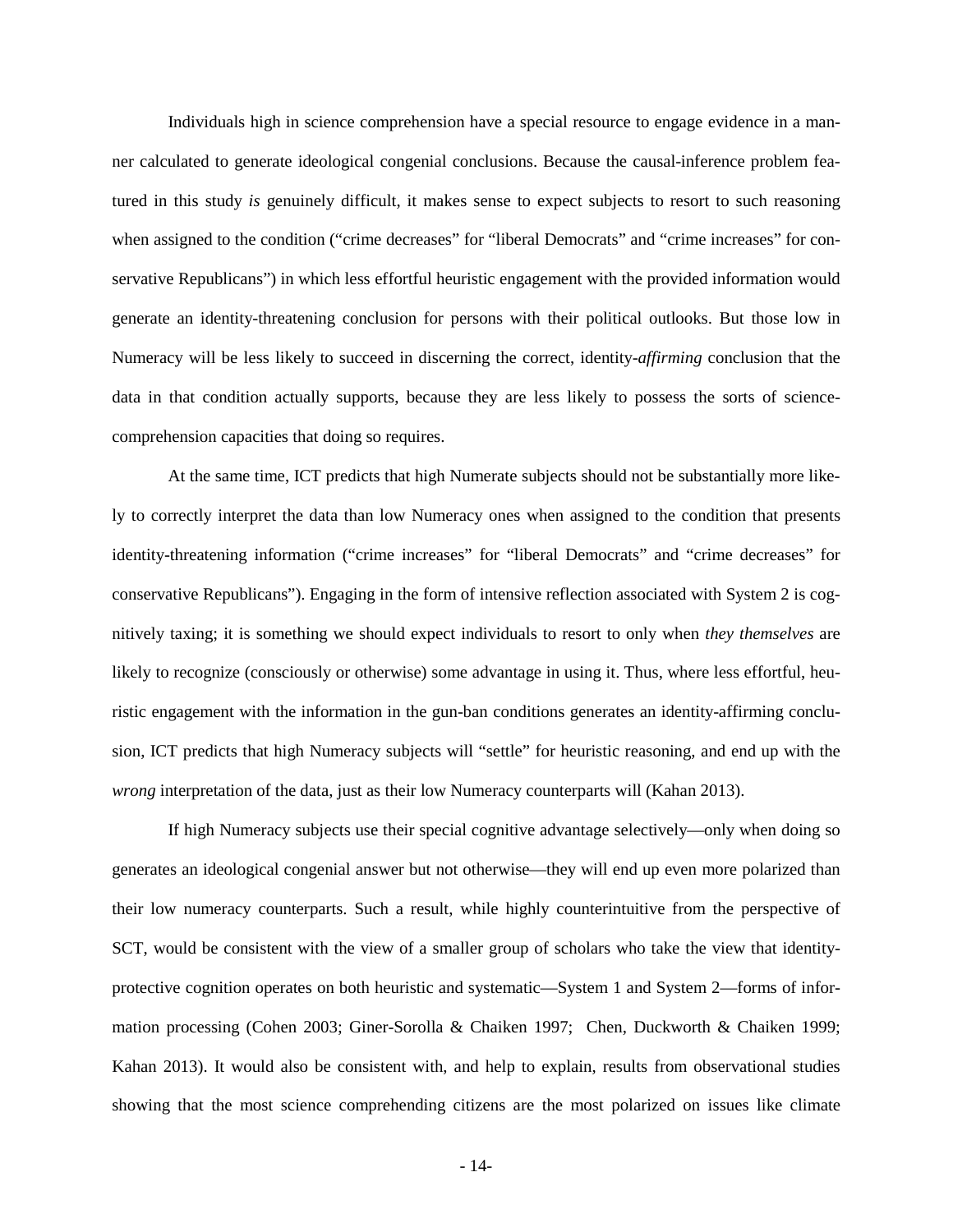change and nuclear power (Kahan, Peters, Wittlin, Slovic, Ouellette, Braman & Mandel 2012; Hamilton 2012).

#### **3.6. Statistical power and missing data**

Because it pits opposing ICT and SCT hypotheses against one another, the study design contemplated the possibility of drawing inferences from the absence of an effect (decreased or increased polarization among high Numeracy subjects in the gun-ban conditions). The strength of inferences drawn from "null" findings depends heavily on statistical power. The large size of the sample furnished adequate power to detect even small effect sizes (e.g.,  $r = .10$ ) with a probability well over .80 at  $p \le .05$  (Cohen 1988). As a result, findings of nonsignificance could be equated with lack of effect with low risk of Type II error (Streiner 2003).

It was anticipated that multivariate regression analysis would be used to estimate the impact of the experimental treatments and test for their significance. To assure full exploitation of the power associated with the large sample size, missing data were replaced by multiple imputation (King, Honaker, Joseph & Scheve 2001; Rubin 2004).

# **4. Results**

### **4.1. Preliminary analyses**

No matter what condition subjects were assigned to, they were highly likely to select the wrong response to the covariance-detection problem. Overall, 59% of the subjects supplied the incorrect answer—identifying as the most supported result the one that was in fact *least* supported by the information in the 2x2 contingency table.

Figure 4 presents a scatter plot of subject responses in the skin-treatment conditions. It supplies strong support for the first hypothesis—that the likelihood of correctly interpreting the data in the skintreatment conditions would be conditional on numeracy. Reflecting, the difficulty of the task, subjects of low and even moderate Numeracy scores were more likely than not to select the wrong answer in both "rash decreases" and "rash increases." Even among those scoring in the top 50% on the Numeracy scale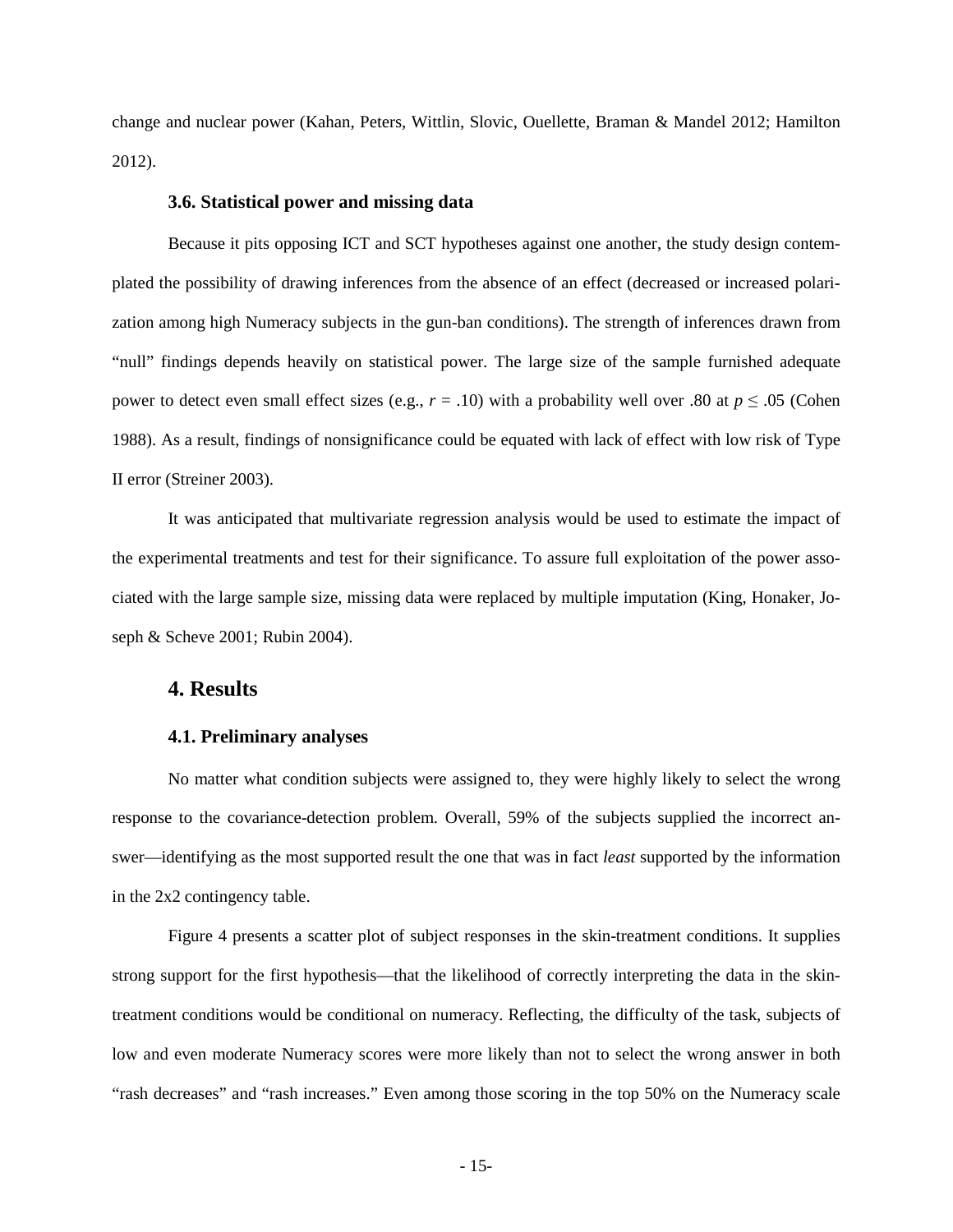(4 or more answers correct), less than half (48%) supplied the correct answer. It was not until scores on the Numeracy scale reached 90th percentile or above (7-9 correct) that 75% of the subjects correctly identified the result most supported by the data in the 2x2 contingency table.



**Figure 4. Scatter plot of responses in skin-treatment conditions**. Red circles identify subjects assigned to the "rash increases" condition, black ones to the "rash decreases" condition. Lowess smoother used to plot relationship between Numeracy and the correct interpretation of the data in the skin-treatment conditions.

Figure 5 presents a scatter plot of subject responses in the gun-control condition. The pattern differs from that in the skin-treatment conditions. The impact of Numeracy on performance in the "crime increases" condition is minimal. The proportion of subjects correctly interpreting the data did increase as Numeracy increased in the "crime decrease" condition, but even at the highest levels of Numeracy, the percentage of subjects who supplied the incorrect response in that condition was relatively high. Overall, even among subjects in the  $90<sup>th</sup>$  percentile, only 57% of those assigned to one of the gun-control conditions correctly identified the outcome most supported by the data. The discrepancy is consistent with the inference that a factor present in the gun-control conditions but not in the skin-treatment ones inhibits the contribution Numeracy makes to identifying the correct answer.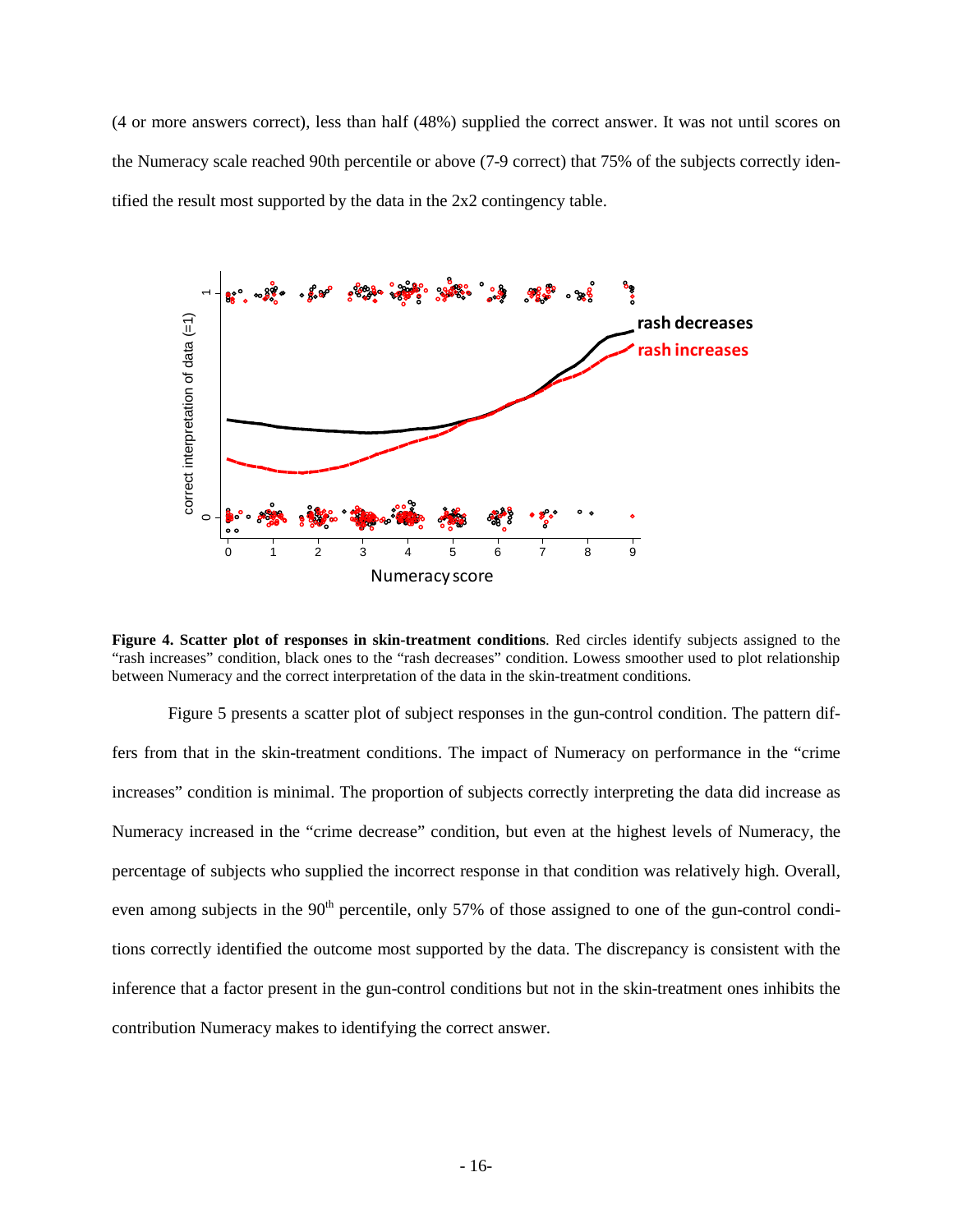

**Figure 5. Scatter plot of responses in gun-ban conditions**. Red circles identify subjects assigned to the "crime increases" condition, black ones to the "crime decreases" condition. Lowess smoother used to plot relationship between Numeracy and interpretation of the experimental data in the gun-control conditions.

Figure 6 plots responses for all four conditions among subjects of opposing political outlooks. Visual inspection demonstrates no meaningful variation among "Liberal Democrats" (subjects scoring below the mean on Conserv\_Repub) and "Conservative Republicans" (ones scoring above the mean) in the skin-rash conditions. For both groups, the relationship between identifying the result genuinely supported by the data and Numeracy displays the same pattern observed the sample as a whole.

Visual inspection suggests a clear interaction between Numeracy and political outlooks, however, in the gun-ban conditions (Figure 6). Liberal Democrats become increasingly likely to correctly identify the result supported by the data as they become more numerate in the "crime decreases" condition; but increasing Numeracy had minimal impact for Liberal Democrats in the "crime increases" condition. Among Conservative Republicans, the pattern was inverted: the impact of higher Numeracy on subjects' ability to supply the correct answer was substantially larger in the "crime increases "condition than in the "crime decreases" one.

In other words, higher Numeracy improved subjects' performance in detecting covariance only in the "gun control" condition in which the correct response was congenial to the subjects' political outlooks. This result is *inconsistent* with the second, SCT hypothesis, which predicted that political polarization—of the form clearly apparent at low and middle levels of Numeracy—would abate at higher levels.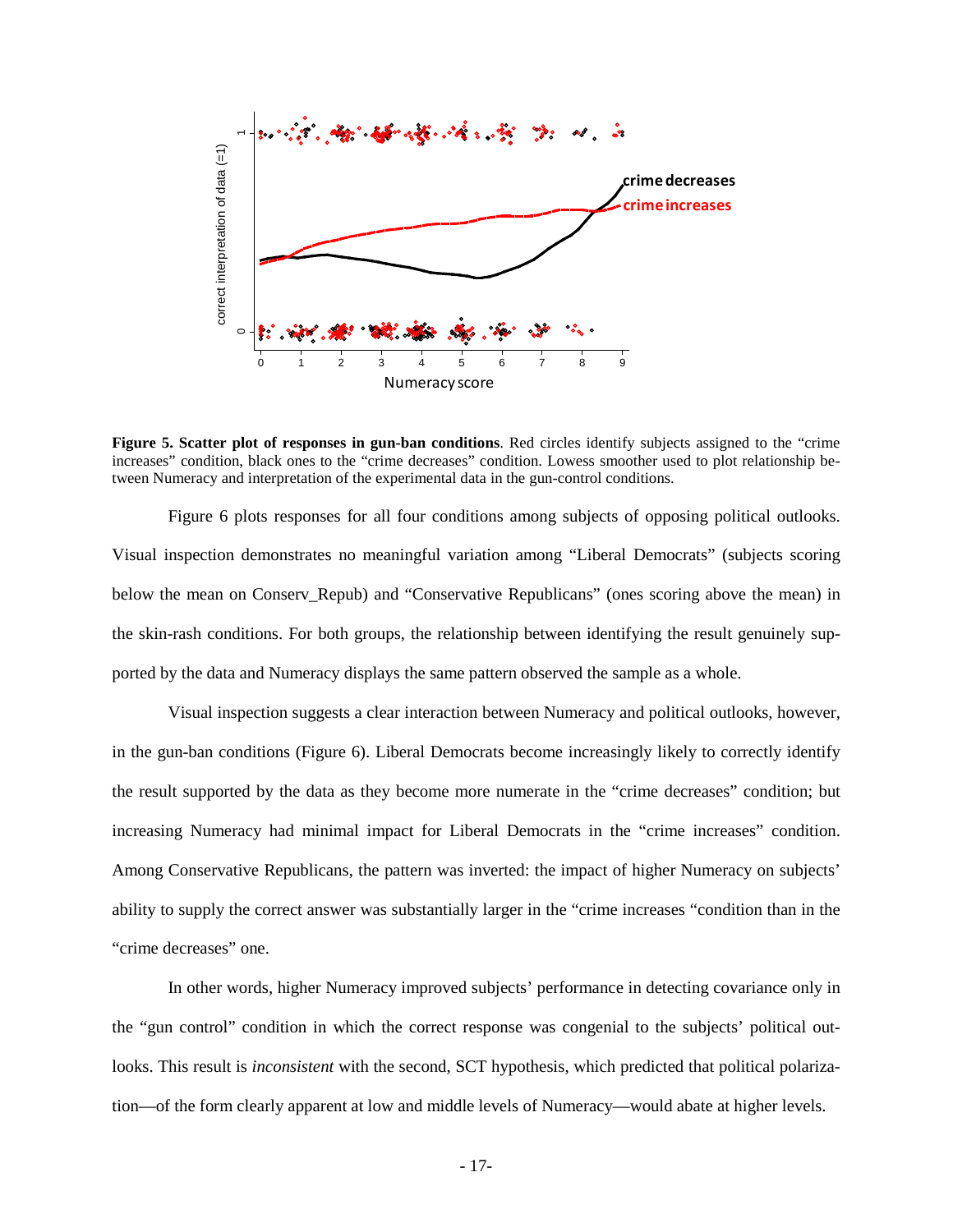

**Figure 6. Responses by subjects of opposing cultural outlooks**. Lowess smoothing used to plot relationship between numeracy and correct interpretation of the data among subjects of opposing political outlooks in various conditions. Blue lines plot relationship for subjects who score below the mean and red ones for subjects who score above the mean on Conserv\_Repub, the composite measure based on liberal-conservative ideology and identification with one or the other major party. Solid lines are used for subjects in the condition which the data, properly interpreted support the inference that either skin rashes or crime decreased; dashed lines are used for subjects in conditions in which the data, properly interpreted, support the inference that either skin rashes or crime increased.

Indeed, visual inspection suggests that polarization—as measured by the gap between subjects of opposing political outlooks assigned to the same experimental condition—was greatest among subjects highest in Numeracy. Such a result would fit the third, ICT hypothesis, which predicted that subjects capable of correctly interpreting the data would resort to the form of effortful, System 2 processing neces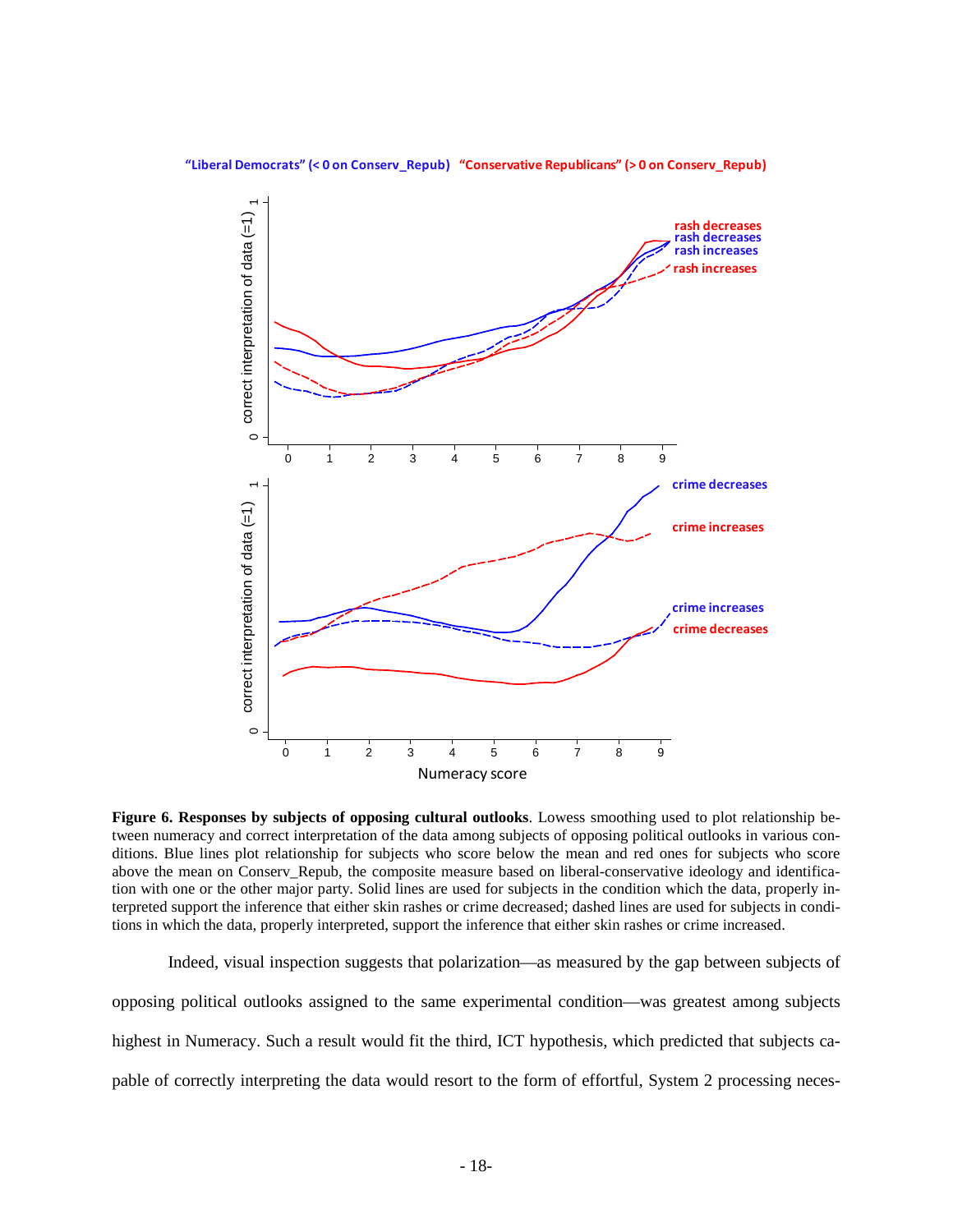sary to do so *only* when the less effortful, heuristic or System 1 assessment of the data threatened their ideological identities.

#### **4.2. Multivariate analyses**

In order to perform a more exacting test of the study hypothesis, a multivariate regression model was fit to the data (Table 1). The scatter plots (Figure 4-Figure 6) suggested that the impact of Numeracy on subjects' ability to identify the correct response in the covariance-detection problem was not linear but triggered at a threshold between the 75th and 90th percentiles (five and seven answers correct) on the Numeracy scale. The scatter plots also suggested that the impact of Numeracy in improving the performance of subjects was uneven across the skin-treatment and gun-control conditions, a result consistent with the hypothesis that ideologically motivated reasoning would inhibit effortful processing of information in conditions in which heuristic strategies for assessing the data affirmed subjects' political outlooks. Consistent with these patterns, we found that a quadratic model—one that assumed that Numeracy's impact on identifying the data would be curvilinear and vary across each condition (Table 1, Model 2)—fit the data better than a model that assumed Numeracy's contribution would be linear and invariant across each condition (Table 1, Models 1-2).

After identifying the best-fitting model based only on subject Numeracy, we added terms designed to test whether the impact of Numeracy on subject performance was conditional on their political outlooks. Two-way interaction terms that reflected the impact of political outlooks in each condition, and three-way ones that reflected how the impact of Numeracy varied in each condition in relation to subjects' political outlooks, also improved the fit of the model (Table 1, Model 3). Adding three-way interaction terms to reflect the impact of Numeracy<sup>2</sup> and political outlooks did not improve model fit.

The coefficients of a model with the combination of higher-order and two-way and three-way interactions contained in the one that best fit the experimental data defy straightforward interpretation. The import of the regression model is best assessed by using it to predict probable outcomes when the predictors are set at levels that reflect the study hypotheses (Cohen, Cohen, West & Aiken 2003).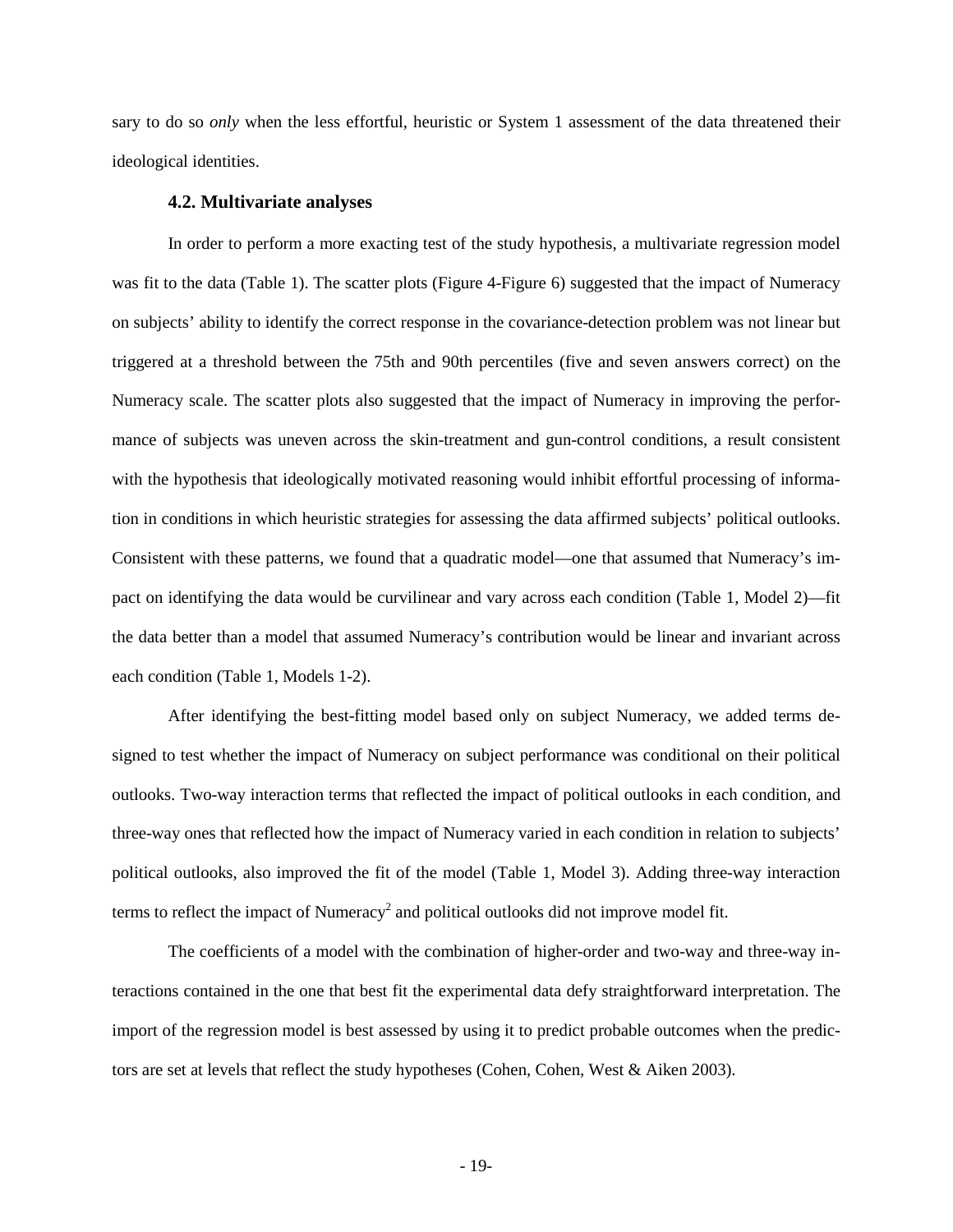|                                             | Model 1   |           | Model 2    |           | Model 3    |           |
|---------------------------------------------|-----------|-----------|------------|-----------|------------|-----------|
| Numeracy                                    | 0.11      | (0.78)    | 0.01       | (0.07)    | $-0.01$    | $(-0.05)$ |
| rash_decreases                              | 0.36      | (1.91)    | 0.36       | (1.42)    | 0.40       | (1.57)    |
| rash_increases                              | $-0.12$   | $(-0.63)$ | 0.01       | (0.02)    | 0.06       | (0.22)    |
| crime_increases                             | 0.64      | (3.46)    | 1.03       | (4.06)    | 1.07       | (4.02)    |
| Znumeracy x rash_decreases                  | 0.19      | (0.95)    | 0.21       | (1.00)    | 0.23       | (1.05)    |
| Znumeracy x rash_increases                  | 0.50      | (2.17)    | 0.51       | (2.29)    | 0.55       | (2.29)    |
| Znumeracy x crime_increases                 | 0.26      | (1.26)    | 0.38       | (1.79)    | 0.46       | (2.01)    |
| $Z$ numeracy <sup>2</sup>                   |           |           | 0.32       | (2.77)    | 0.31       | (2.46)    |
| Znumeracy <sup>2</sup> x rash_decreases     |           |           | 0.01       | (0.08)    | 0.02       | (0.14)    |
| Znumeracy <sup>2</sup> x rash_increases     |           |           | $-0.09$    | $(-0.49)$ | $-0.07$    | $(-0.39)$ |
| Znumeracy <sup>2</sup> x crime_increases    |           |           | $-0.39$    | $(-2.39)$ | $-0.31$    | $(-1.75)$ |
| Conserv_Repub                               |           |           |            |           | $-0.64$    | $(-3.95)$ |
| Conserv_Repub x rash_decreases              |           |           |            |           | 0.56       | (2.64)    |
| Conserv_Repub x rash_increases              |           |           |            |           | 0.63       | (2.82)    |
| Conserv_Repub x crime_increases             |           |           |            |           | 1.28       | (6.02)    |
| Znumeracy x Conserv_Repub                   |           |           |            |           | $-0.33$    | $(-1.89)$ |
| Znumeracy x Conserv_Repub x rash_decreases  |           |           |            |           | 0.33       | (1.40)    |
| Znumeracy x Conserv_Repub x rash_increases  |           |           |            |           | 0.26       | (1.08)    |
| Znumeracy x Conserv_Repub x crime_increases |           |           |            |           | 0.54       | (2.17)    |
| constant                                    | $-0.58$   | $(-4.06)$ | $-0.91$    | $(-4.64)$ | $-0.96$    | $(-4.70)$ |
| $F$ -test                                   | (7, 1102) | 6.46      | (11, 1098) | 5.78      | (19, 1090) | 5.06      |
| $\Delta$ F-test                             |           |           | (4, 1105)  | 5.20      | (8, 1101)  | 5.21      |

**Table 1. Multivariate regression analysis**.  $N = 1111$ . Outcome variable is "correct," a binary variable coded "1" for correctly interpreting the data and "0" for incorrectly interpreting it. Predictor estimates are logit coefficients with z-test statistic indicated parenthetically. "Rash\_decreases," "rash\_inreases," and "crime\_increases" are dummy variables reflecting experimental condition assignment  $(0 =$  unassigned,  $1 =$  assigned); the reference assignment is to "crime decreases." Both Conserv\_Repub and Znumeracy are centered at "0" for ease of interpretation. Bolded typeface indicates predictor coefficient, model *F*-test, or incremental change in model *F*-test is significant at p < 0.05.

Consistent with visual inspection of the raw data, the results of this analysis confirm that higher Numeracy increases the probability that subjects will correctly interpret the results in the skin-treatment conditions. The results also suggest that less numerate subjects are more likely to correctly interpret the data in the "rash decreases" condition than in the "rash increases" condition, but by an amount (Table 1, Model 3 predicts) that is modest in size and nonsignificant ( $9\% \pm 14\%$ ,  $LC = 0.95$ ).

Such outcomes are presented graphically in Figure 7. Generated by Monte Carlo Simulation, the density plots illustrate the estimated probability of correctly interpreting the data, and the precision of that estimate, for a low-Numeracy (3 correct) and a high-Numeracy (7 correct) "liberal Democrat" (-1 *SD* on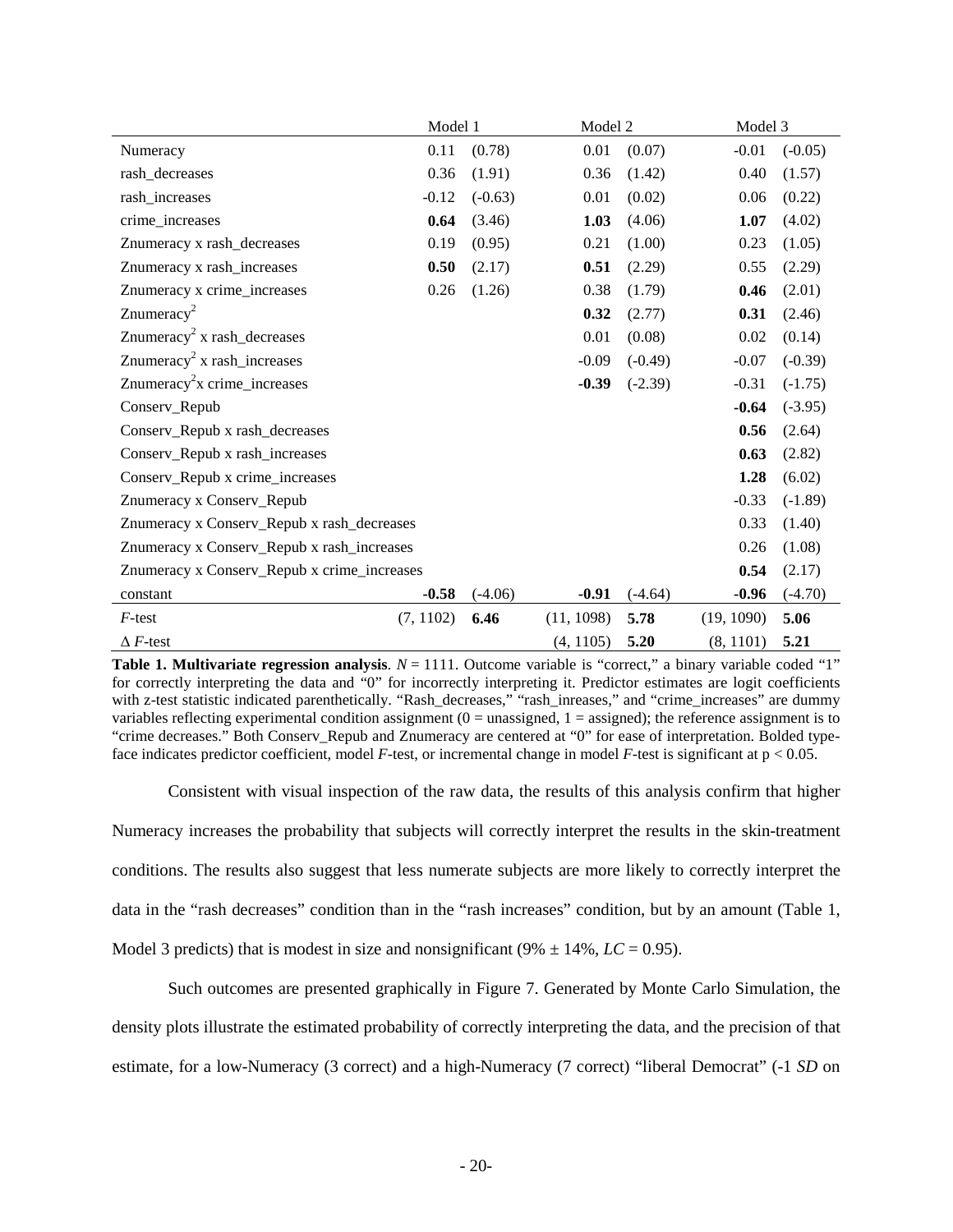Conserv Repub) and for a low-Numeracy and a high-Numeracy "conservative Republican" (+1 *SD*) in each experimental condition (King, Tomz & Wittenberg 2000).



**Figure 7. Predicted probabilities of correctly interpreting data.** Density distributions derived via Monte Carlo simulation from regression Model 3, Table 1, when predictors for Conserv\_Repub set at -1 *SD* and +1 *SD* for "Liberal Democrat" and "Conservative Republican," respectively, and Numeracy set at 3 and 7 for "low Numeracy" and for High Numeracy, respectively (King, Tomz & Wittenberg 2000).

Figure 7 also strongly disconfirms the second, SCT hypothesis. A low-Numeracy Liberal Democrat is *more* likely to correctly identify the outcome supported by the data than is a low-Numeracy Conservative Republican when the data, in fact, supports the conclusion that a gun ban decreases crime, but is *less* likely to correctly identify the outcome when the data supports the conclusion that a gun ban *increases* crime. This pattern of polarization, *contrary to the SCT hypothesis,* does not abate among high-Numeracy subjects.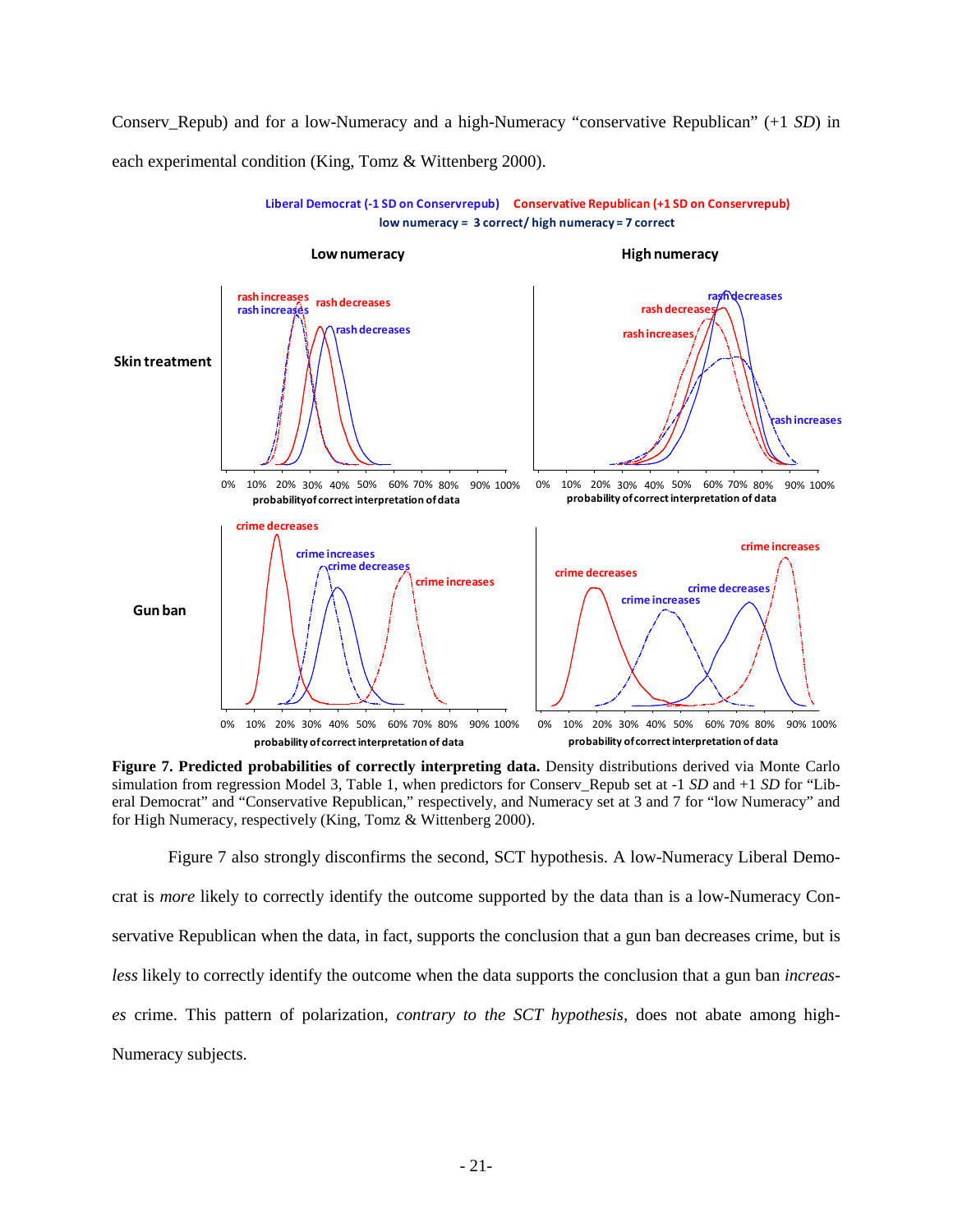

**Figure 8. Predicted differences in probability that partisans will correctly interpret the data.** Predicted differences in probabilities derived via Monte Carlo simulation from regression Model 3, Table 1. Predictors for Conserv\_Repub set at -1 *SD* and +1 *SD* for "Liberal Democrat" and "Conservative Republican," respectively, and Numeracy set at 3 and 7 for "low Numeracy" and for High Numeracy, respectively. CIs indicate 0.95 level of confidence.

Indeed, it *increases*. On average, the high Numeracy partisan whose political outlooks were affirmed by the data, properly interpreted, was 45 percentage points more likely  $(\pm 14, LC = 0.95)$  to identify the conclusion actually supported by the gun-ban experiment than was the high Numeracy partisan whose political outlooks were affirmed by selecting the incorrect response. The average difference in the case of low Numeracy partisans was 25 percentage points  $(\pm 10)$ —a difference of 20 percentage points  $(\pm 16)$ . Corroborating the inference that this effect was attributable to ideologically motivated reasoning, there were no meaningful or significant partisan differences among high-Numeracy subjects—or low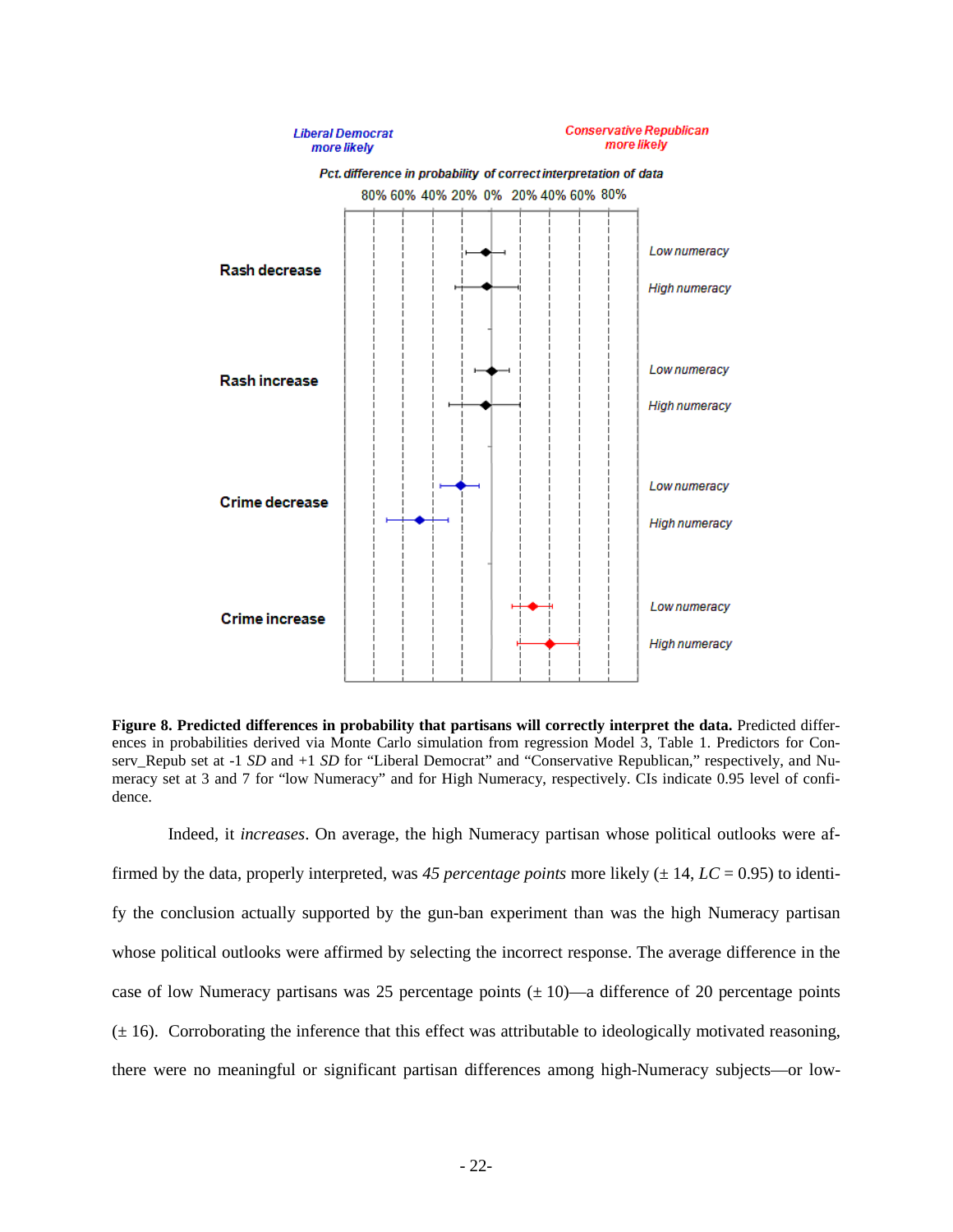Numeracy ones, for that matter—in the skin-treatment conditions (Figure 8). These findings *support the third, ITC hypothesis*.

The reason that Numeracy amplified polarization, these analyses illustrate, was that high Numeracy partisans were more likely than low Numeracy ones to identify the correct response to the covariance-detection problem when doing so affirmed subjects' political outlooks. A high-Numeracy Conservative Republican, the model predicted, was 21 percentage points  $(\pm 16)$  more likely than a low-Numeracy one to recognize the correct result in the "crime increases" condition; in the "crime decreases" condition, a high-Numeracy Liberal Democrat was 32 percentage points  $(\pm 20)$  more likely than a low-Numeracy one to identify the correct response. But when the data, correctly interpreted, threatened subjects outlooks, high-Numeracy partisans enjoyed no meaningful advantage over their low-Numeracy counterparts (3 percentage points,  $\pm 16$ , for Conservative Republicans in "crime decreases"; 11 percentage points, ± 20, for Liberal Democrats in "crime increases"), all of whom were *un*likely to identify the correct response (Table 1, Model 3; Figure 7).

This pattern is also consistent with ITC. ITC predicts that where an individual has an identityprotective stake in a particular outcome, he or she will resort to effortful, System 2 processing—of the sort needed to draw valid inferences from complex data—*only* when less effortful heuristic reasoning generates a conclusion that threatens his or her identity. Here, high-numeracy subjects in the gun-ban conditions were likely to terminate their engagement with the evidence when heuristic assessment of it gratified their political predispositions—even though the resulting inference that they drew about the result of the experiment was incorrect.

At the same time, the source of the contribution that Numeracy makes to enlarging polarization in the gun-control conditions also helps to address the question whether subjects of all levels of Numeracy were construing the data in a reflexively or automatically partisan fashion without making *any* effort to engage it. This interpretation is not consistent with the data. If this were happening, low-Numeracy partisans would have done *just as well* as high-Numeracy ones when assigned to the condition in which a correct response was affirming of their identities.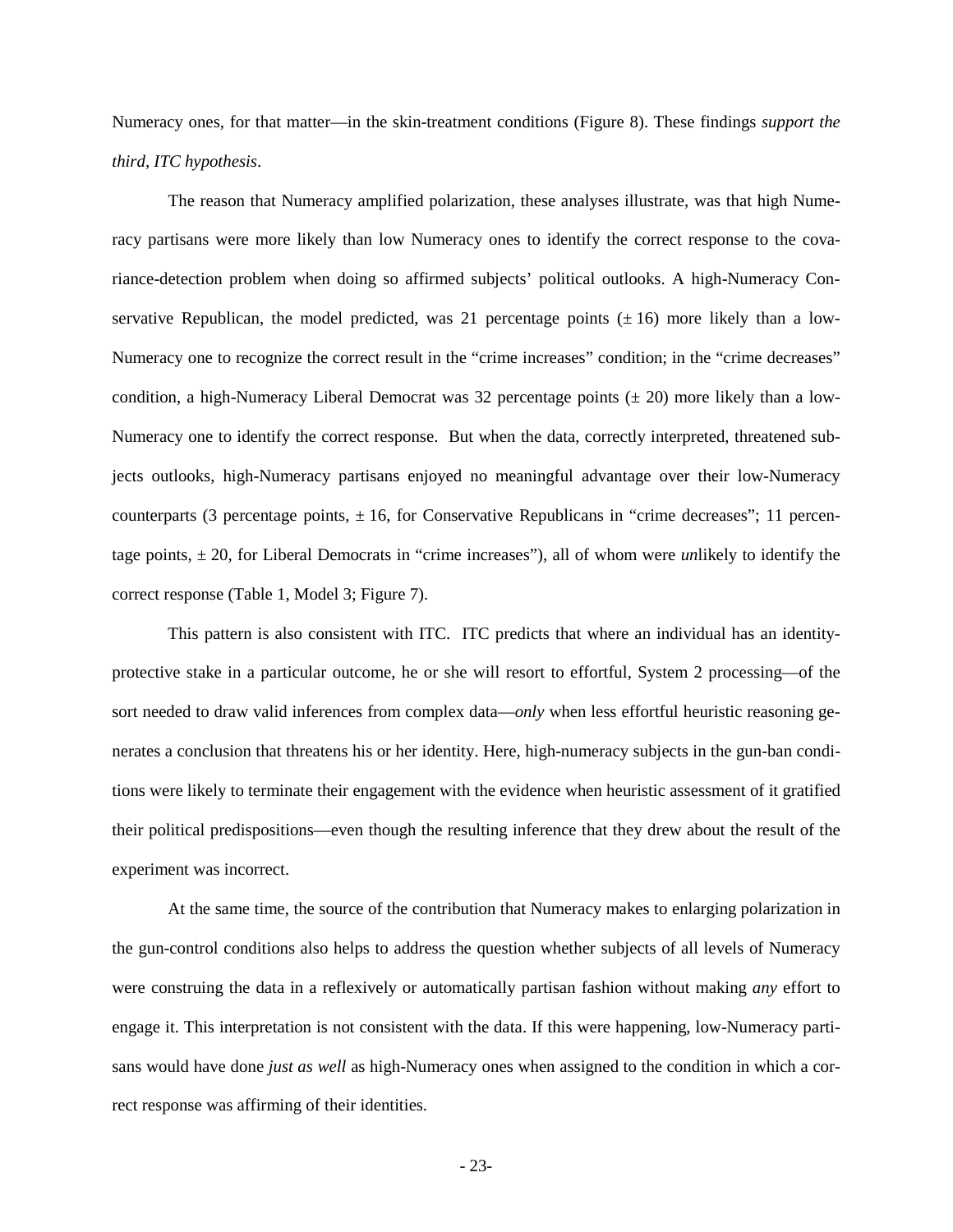In this particular context, then, *accurately discerning* the identity-affirming outcome depended on a high degree of numeracy. It was the selective exercise of the special capacity that higher numeracy confers in this regard that aggravated partisan polarization among high-Numeracy subjects.

The regression analysis also identified one additional main effect. Even after accounting for the effects of political outlooks and Numeracy, being assigned to "crime increases" as opposed to the "crime decreases" condition substantially improved subject performance in the covariance-detection problem (Table 3, Model 3). The size of the effect ( $b = 1.07$ ,  $z = 4.02$ ,  $p < 0.01$ ) is equivalent to a 26 percentagepoint increase  $(\pm 12)$ , which can be interpreted as how much more likely an individual of mean political outlooks and mean Numeracy would be to identify the correct result in the "crime increases" condition than his or her counterpart in the "crime decreases" condition.

This outcome was not anticipated. But insofar as previous research on the ability to detect covariance has shown that confirmation bias can magnify the tendency of subjects to rely decisively, and mistakenly, on a heuristic strategy (Stanovich & West 1998), this result can plausibly be viewed as suggesting the presence of a strong expectation among a large proportion of subjects of diverse political outlooks that the gun ban would be ineffective.

## **5. Discussion**

#### **5.1. Making sense of political conflict over decision-relevant science**

The experiment that was the subject of this paper was designed to test two opposing accounts of conflict over decision relevant science. The first—the Science Comprehension Thesis ("SCT") attributes such conflicts to the limited capacity of the public to understand the significance of valid empirical evidence. The second—the Identity-protective Cognition Thesis ("ICT")—sees a particular recurring form of group conflict as *disabling* the capacities that individuals have to make sense of decision-relevant science: when policy-relevant facts become identified as symbols of membership in and loyalty to affinity groups that figure in important ways in individuals' lives, they will be motivated to engage empirical evi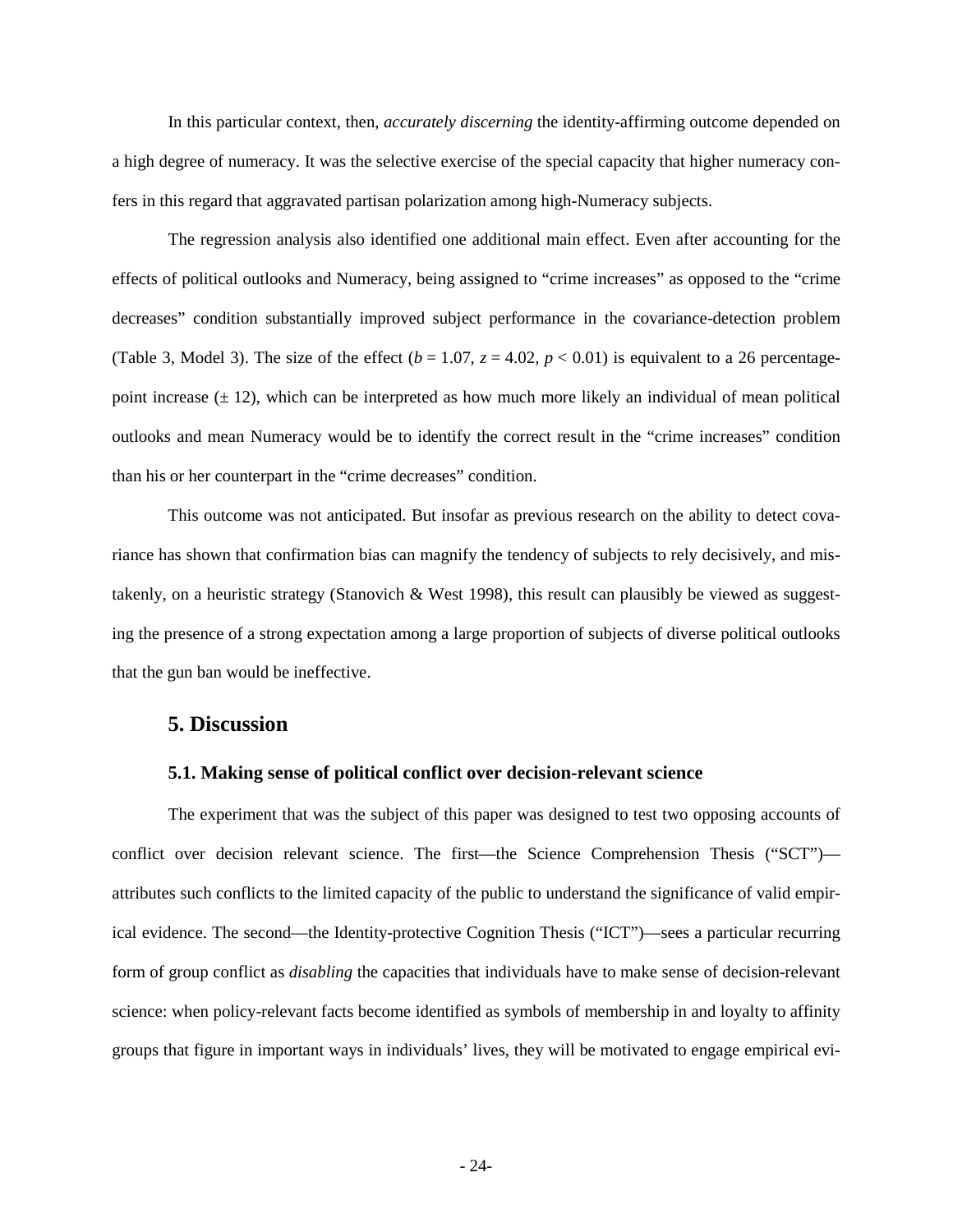dence and other information in a manner that more reliably connects their beliefs to the positions that predominate in their particular groups than to the positions that are best supported by the evidence.

Study subjects were assigned to analyze the results of an experiment. Correctly interpreting the data required subjects to engage in a form of quantitative analysis—identifying covariance between experimental treatment and outcomes—that is essential to valid causal inference but that many people have difficulty performing reliably and accurately. Not surprisingly, we found that when the experiment was styled as one involving a skin-rash treatment, the subjects' probability of identifying the most supported outcome was highly sensitive to subjects' Numeracy, a capacity to understand and make proper use of quantitative information in reasoning tasks.

Also not surprisingly—given the growing literature on ideologically motivated reasoning subjects' likelihood of correctly identifying the correct response varied in relation to the subjects' political outlooks when the experiment was styled as one involving a gun-control ban. Subjects were more likely to correctly identify the result most supported by the data when doing so affirmed the position one would expect them to be politically predisposed to accept—that the ban decreased crime, in the case of more liberal subjects who identify with the Democratic Party; and that it increased crime, in the case of more conservative ones who identify with Republicans—than when the correct interpretation of the data threatened or disappointed their predispositions.

SCT predicted that polarization among high-Numeracy partisans would be lower, however, than among low-Numeracy ones in the gun-ban conditions, consistent with the premise that political conflict over decision-relevant science is fed by defects in the capacity of ordinary members of the public to make sense of empirical evidence. The data *did not support* this prediction.

On the contrary, Numeracy *magnified* political polarization among high Numeracy partisans. This result was consistent with ICT.

More numerate individuals are benefitted from forming identity-congruent beliefs just as much as less numerate individuals are, and harmed just as much from forming identity-noncongruent beliefs. But more numerate individuals have a cognitive *ability* that lower numeracy ones do not. ICT predicts that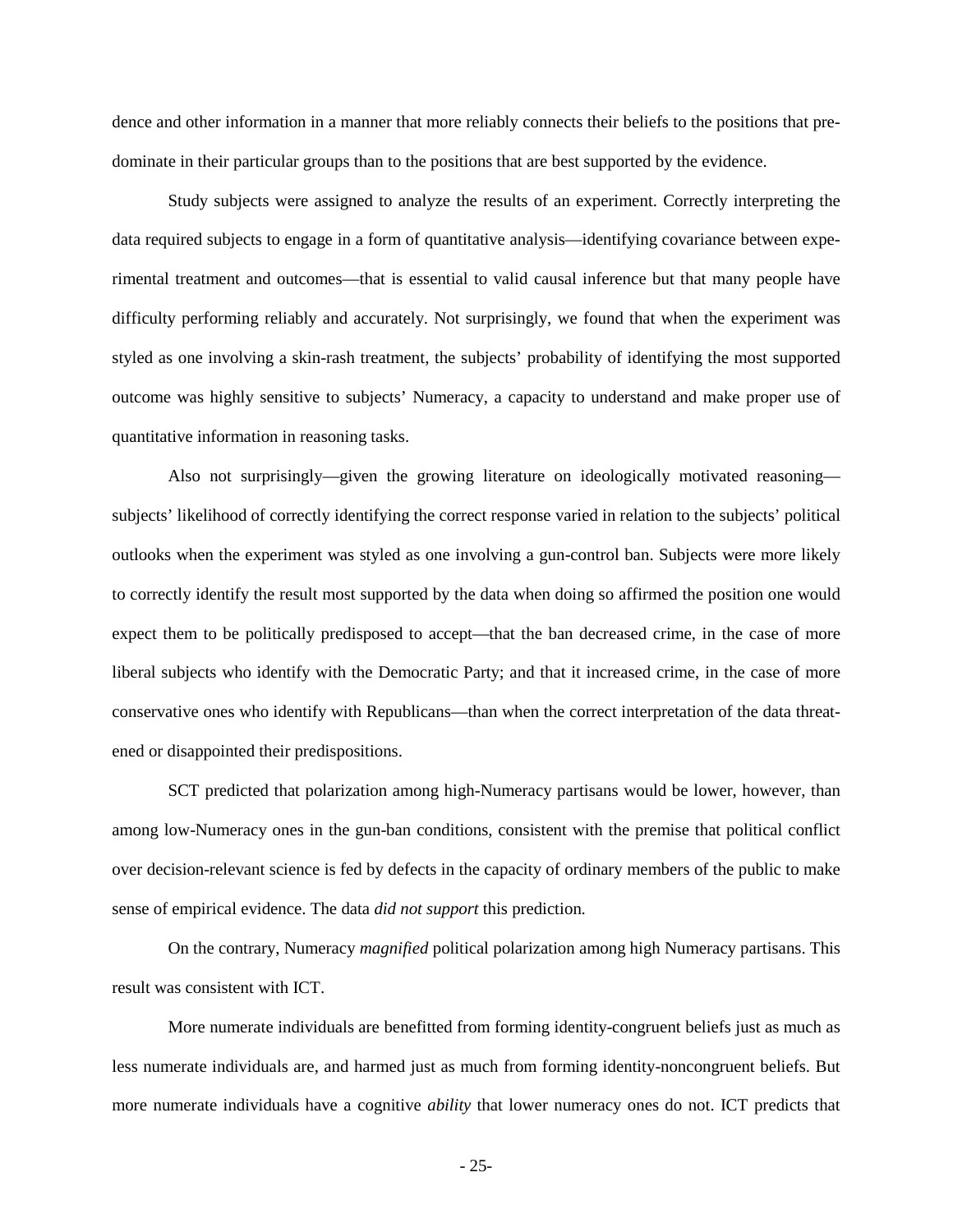more numerate individuals will use that ability opportunistically in a manner geared to promoting their interest in forming and persisting in identity-protective beliefs.

The results in the experiment suggest that high-Numeracy partisans did exactly that in the gunban conditions. Where reliance on low-effort heuristic reasoning suggested an inference that was affirming of their political outlooks, high Numeracy partisans selected the answer that reflected that mode of information processing—even though it generated the wrong answer. But where reliance on low-effort heuristic process suggested an inference that was threatening to their outlooks, high-Numeracy partisans used the ability that they but not their low-Numeracy counterparts possessed to make proper use of all the quantitative information presented in a manner that generated a *correct*, identity-affirming conclusion. This selectivity of their use of their greater capacity to draw inferences from quantitative information is what generated greater polarization among high-Numeracy partisans than low-Numeracy ones.

## **5.2. Ideologically motivated cognition and dual process reasoning generally**

The ICT hypothesis corroborated by the experiment conceptualizes Numeracy as a capacity associated with the disposition to engage in deliberate, effortful System 2 reasoning as applied to quantitative information. The results of the experiment thus helps to deepen insight into the ongoing exploration of how ideologically motivated reasoning interacts with System 2 information processing generally.

As suggested, dual process reasoning theories typically posit two forms of information processing: a "fast, associative" one "based on low-effort heuristics", and a "slow, rule based" one that relies on "high-effort systematic reasoning" (Chaiken & Trope 1999, p. ix). Some researchers have assumed (not unreasonably) that ideologically motivated cognition—the tendency selectively to credit or discredit information in patterns that gratify one's political or cultural predispositions—reflects overreliance on the heuristic forms of information processing associated with heuristic-driven, System 1 style of information processing (e.g., Lodge & Taber 2013; Marx et al. 2007; Westen, Blagov, Harenski, Kilts, & Hamann, 2006; Weber & Stern 2011; Sunstein 2006).

There is mounting evidence that this assumption is incorrect. It includes observational studies that demonstrate that science literacy, numeracy, and education (Kahan, Peters, Wittlin, Slovic, Ouellette,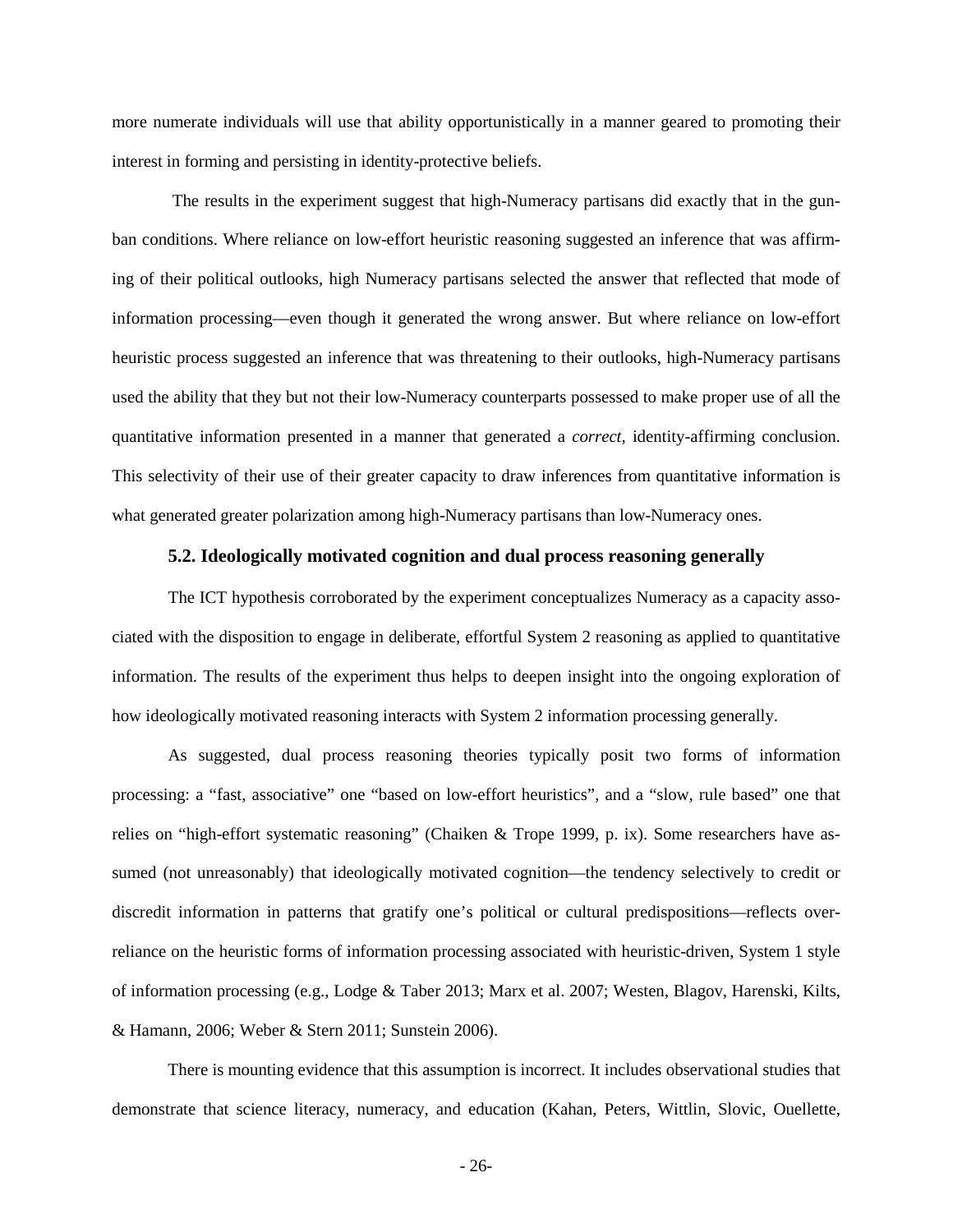Braman & Mandel 2012; Hamilton 2012; Hamilton 2011)—all of which it is plausible to see as elements or outgrowths of the critical reasoning capacities associated with System 2 information processing—are associated with more, not less, political division of the kind one would expect if individuals were engaged in motivated reasoning.

Experimental evidence points in the same direction. Individuals who score higher on the Cognitive Reflection Test, for example, have shown an even stronger tendency than ones who score lower to credit evidence selectively in patterns that affirm their political outlooks (Kahan 2013). The evidence being assessed in that study was nonquantitative but involved a degree of complexity that was likely to obscure its ideological implications from subjects inclined to engage the information in a casual or heuristic fashion. The greater polarization of subjects who scored highest on the CRT was consistent with the inference that individuals more disposed to engage systematically with information would be more likely to discern the political significance of it and would use their critical reasoning capacities selectively to affirm or reject it conditional on its congeniality to their political outlooks.

The experimental results we report in this paper display the same interaction between motivated cognition and System 2 information processing. Numeracy predicts how likely individuals are to resort to more systematic as opposed to heuristic engagement with *quantitative* information essential to valid causal inference. The results in the gun-ban conditions suggest that high Numeracy subjects made *use* of this System 2 reasoning capacity selectively in a pattern consistent their motivation to form a politically congenial interpretation of the results of the gun-ban experiment. This outcome is consistent with that of scholars who see both systematic (or System 2) and heuristic (System 1) reasoning as vulnerable to motivated cognition (Cohen 2003; Giner-Sorolla & Chaiken 1997; Chen, Duckworth & Chaiken 1999).

These findings also bear on whether ideologically motivated cognition is usefully described as a manifestation of "bounded rationality." Cognitive biases associated with System 1 reasoning are typically characterized that way on the ground that they result from over-reliance on heuristic patterns of information processing that reflect generally adaptive but still demonstrably inferior substitutes for the more ef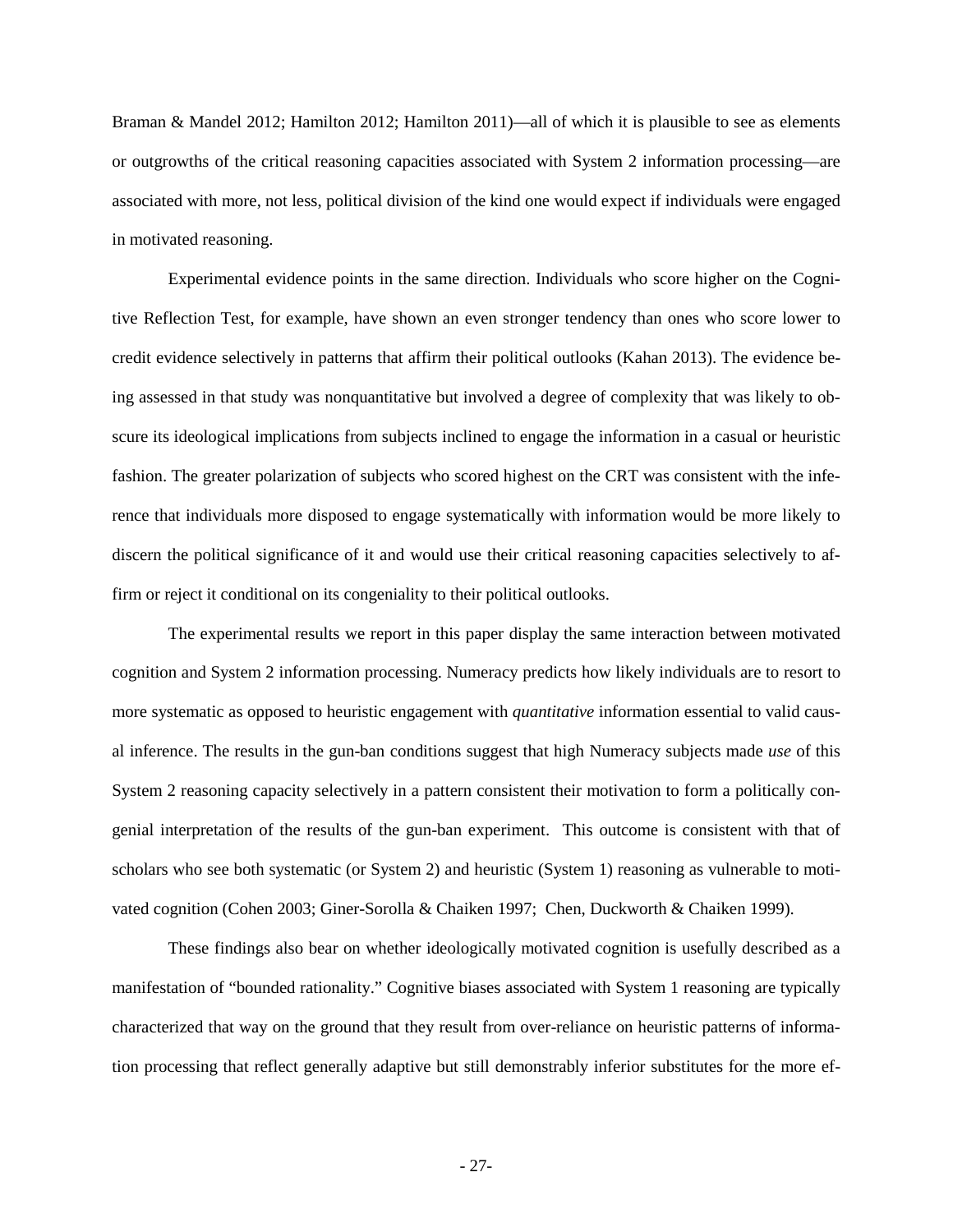fortful and more reliable type of information processing associated with System 2 reasoning (e.g., Kahneman 2003; Jolls, Sunstein & Thaler 1998).

We submit that a form of information processing cannot reliably be identified as "irrational," "subrational," "boundedly rational" or the like independent of what an individuals' aims are in making use of information. It is perfectly rational, *from an individual-welfare perspective*, for individuals to engage decision-relevant science in a manner that promotes culturally or politically congenial beliefs. Making a mistake about the best-available evidence on an issue like climate change, nuclear waste disposal, or gun control will not increase the risk an ordinary member of the public faces, while forming a belief at odds with the one that predominates on it within important affinity groups of which they are members could expose him or her to an array of highly unpleasant consequences (Kahan 2012). Forms of information processing that reliably promote the stake individuals have in conveying their commitment to identity-defining groups can thus be viewed as manifesting what Anderson (1993) and others (Cohen 2003; Akerlof and Kranton 2000; Hillman 2010; Lessig 1995) have described as *expressive rationality*.

If ideologically motivated reasoning is expressively rational, then we should expect those individuals who display the highest reasoning capacities to be the ones most powerfully impelled to engage in it (Kahan et al. 2012). This study now joins the rank of a growing list of others that fit this expectation and that thus supports the interpretation that ideologically motivated reasoning is *not* a form of bounded rationality but instead a sign of how it becomes rational for otherwise intelligent people to use their critical faculties when they find themselves in the unenviable situation of having to choose between crediting the best available evidence or simply *being* who they are.

# **6. Conclusion: Protecting the "science-communication environment"**

To conclude that ideologically motivated reasoning is expressively rational obviously does *not* imply that it is socially or morally desirable (Lessig 1995). Indeed, the implicit conflation of individual rationality and collective wellbeing has long been recognized to be a recipe for confusion, one that not only distorts inquiry into the mechanisms of individual decisionmaking but also impedes the identifica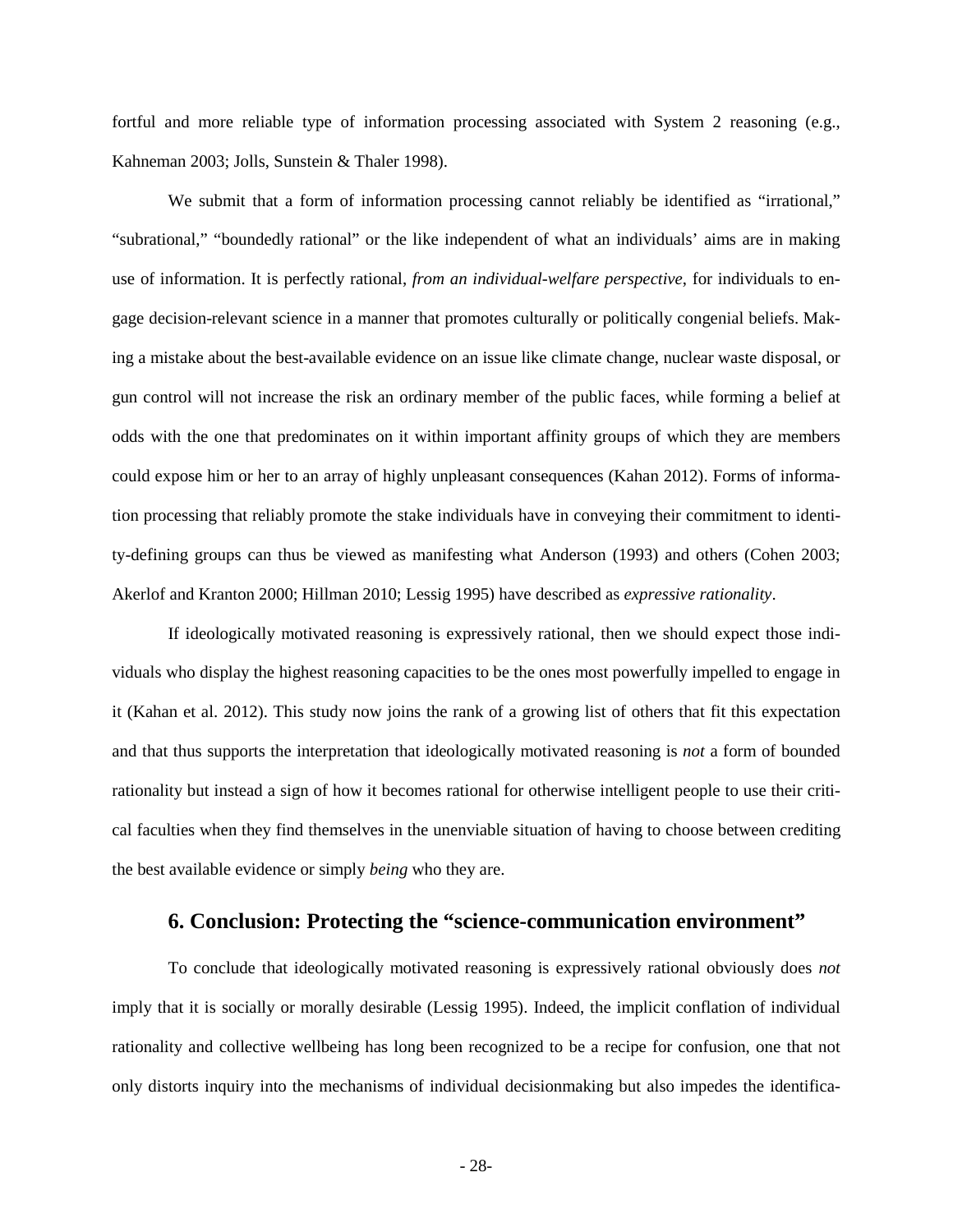tion of social institutions that remove any conflict between those mechanisms and attainment of the public good (Olson 1965). Accounts that misunderstand the expressive rationality of ideologically motivated cognition are unlikely to generate reliable insights into strategies for counteracting the particular threat that persistent political conflict over decision-relevant science poses to enlightened democratic policymaking.

Commentators who subscribe to what we have called the Science Comprehension Thesis typically propose one of two courses of action. The first is to strengthen science education and the teaching of critical reasoning skills, in order better to equip the public for the cognitive demands of democratic citizenship in a society where technological risk is becoming an increasingly important focus of public policymaking (Miller & Pardo 2000). The second is to dramatically shrink the scope of the public's role in government by transferring responsibility for risk regulation and other forms of science-informed policymaking to politically insulated expert regulators (Breyer 1993). This is the program advocated by commentators who believe that the public's overreliance on heuristic-driven forms of reasoning is too elemental to human psychology be corrected by any form of education (Sunstein 2005).

Because it rejects the empirical premise of the Science Comprehension Thesis, the Identityprotective Cognition Thesis takes issue with both of these prescriptions. The reason that citizens remain divided over risks in the face of compelling and widely accessible scientific evidence, this account suggest, is not that that they are insufficiently rational; it is that the that they are *too* rational in extracting from information on these issues the evidence that matters most for them in their everyday lives. In an environment in which positions on particular policy-relevant facts become widely understood as symbols of individuals' membership in and loyalty to opposing cultural groups, it will promote people's individual interests to attend to evidence about those facts in a manner that reliably conforms their beliefs to the ones that predominate in the groups they are members of. Indeed, the tendency to process information in this fashion will be strongest among individuals who display the reasoning capacities most strongly associated with science comprehension.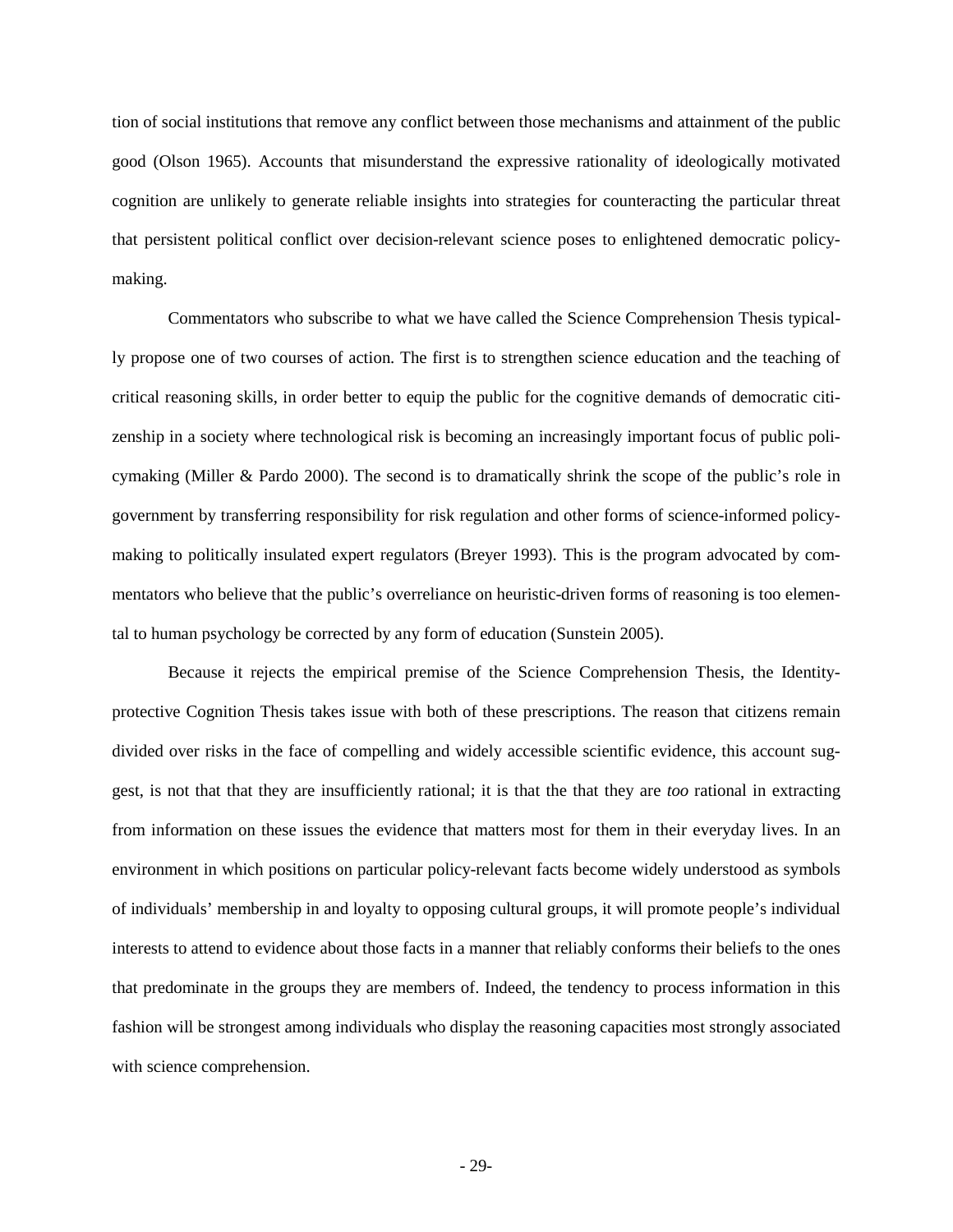Thus, improving public understanding of science and propagating critical reasoning skills—while immensely important, both intrinsically and practically (Dewey 1910)—cannot be expected to dissipate persistent public conflict over decision-relevant science. Only removing the source of the motivation to process scientific evidence in an identity-protective fashion can. The conditions that generate symbolic associations between positions on risk and like facts, on the one hand, and cultural identities, on the other, must be neutralized *in order to assure that citizens make use of their capacity for science comprehension.[2](#page-7-0)*

In a deliberative environment protected from the entanglement of cultural meanings and policyrelevant facts, moreover, there is little reason to assume that ordinary citizens will be unable to make an intelligent contribution to public policymaking. The amount of decision-relevant science that individuals reliably make use of in their everyday lives far exceeds what any of them (even scientists, particularly when acting outside of the domain of their particular specialty) are capable of understanding on an expert level. They are able to accomplish this feat because they are experts at something else: identifying who knows what about what (Keil 2010), a form of rational processing of information that features consulting others whose basic outlooks individuals share and whose knowledge and insights they can therefore reliably gauge (Kahan, Braman, Cohen, Gastil & Slovic 2010).

These normal and normally reliable processes of knowledge transmission break down when risk or like facts are transformed (whether through strategic calculation or misadventure and accident) into divisive symbols of cultural identity. The solution to this problem is not—or certainly not *necessarily*!—

 $\overline{a}$ 

 $2$  We would add, however, that we do not believe that the results of this or any other study we know of rule out the existence of cognitive dispositions that *do* effectively mitigate the tendency to display ideologically motivated reasoning. Research on the existence of such dispositions is ongoing and important (Baron 1995; Lavine, Johnston & Steenbergen, 2012). Existing research, however, suggests that the incidence of any such disposition in the general population is small and is distinct from the forms of critical reasoning disposition—ones associated with constructs such as science literacy, cognitive reflection, and numeracy—that are otherwise indispensable to science comprehension. In addition, we submit that the best current understanding of the study of science communication indicates that the low incidence of this capacity, if it exists, is not the source of persistent conflict over decision-relevant science. Individuals endowed with perfectly ordinary capacities for comprehending science can be expected reliably to use them to identify the best available scientific evidence *so long as* risks and like policy-relevant facts are shielded from antagonistic cultural meanings.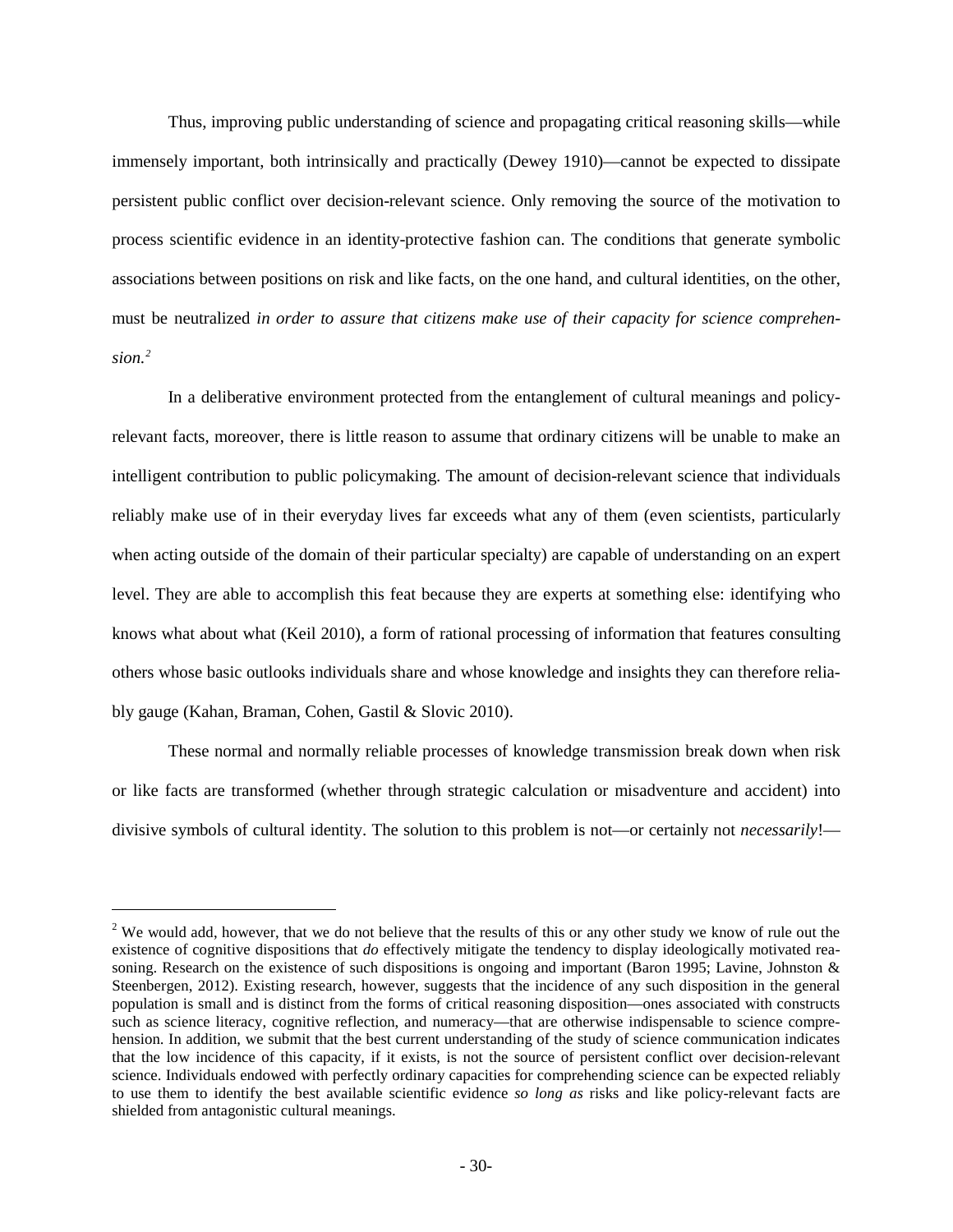to divest citizens of the power to contribute to the formation of public policy. It is to adopt measures that effectively shield decision-relevant science from the influences that generate this reason-disabling state (Kahan et al. 2006).

Just as individual well-being depends on the quality of the natural environment, so the collective welfare of democracy depends on the quality of a *science communication environment* hospitable to the exercise of the ordinarily reliable reasoning faculties that ordinary citizens use to discern what is collectively known. Identifying strategies for protecting the science communication environment from antagonistic cultural meanings—and for decontaminating it when such protective measures fail—is the most critical contribution that decision science can make to the practice of democratic government.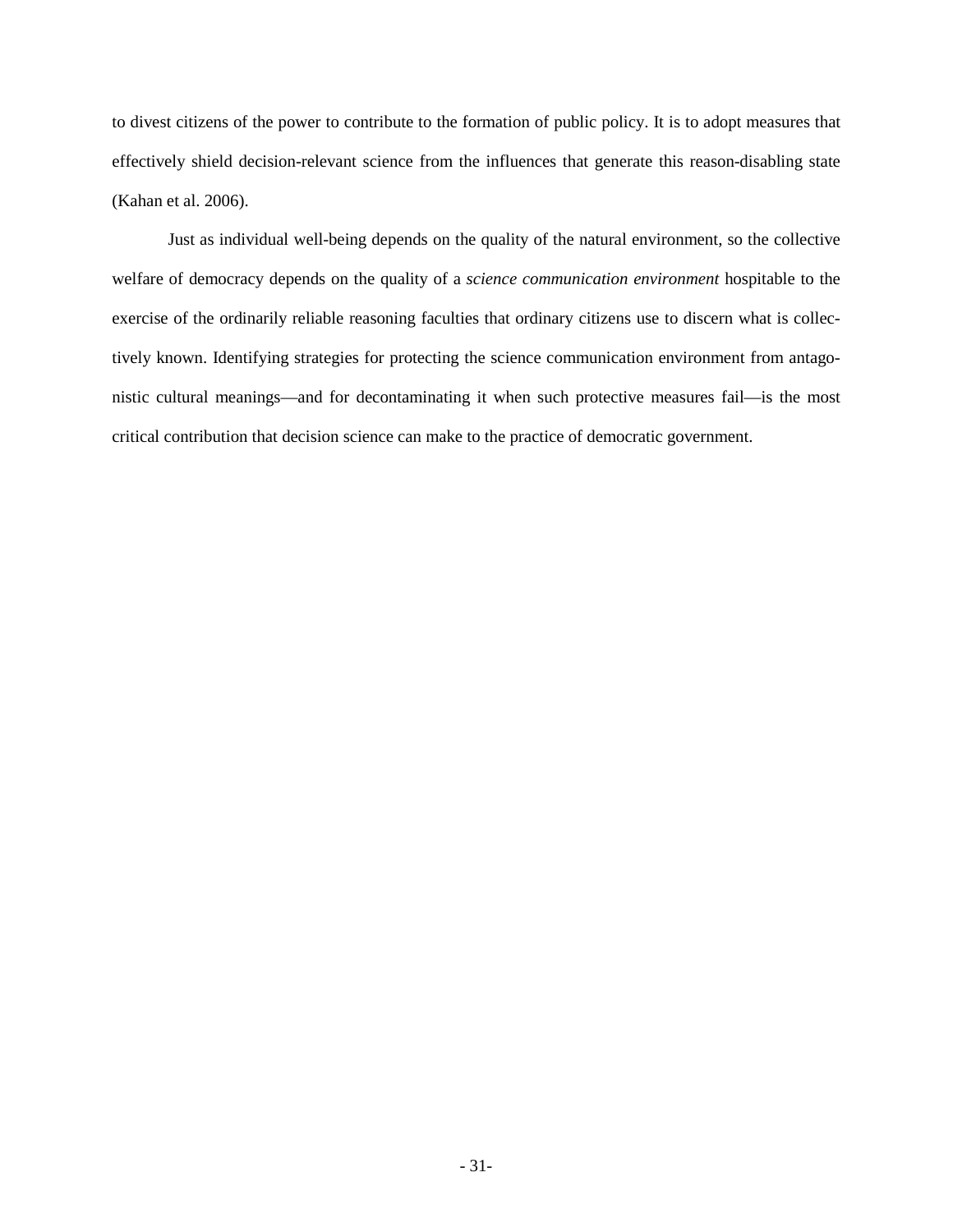# **References**

- Akerlof, G.A. & Kranton, R.E. Economics and identity. *The Quarterly Journal of Economics* **115**, 715- 753 (2000).
- Anderson, E. Value in ethics and economics. (Harvard University Press, Cambridge, Mass.; 1993).
- Baron, J. (1995) Myside bias in thinking about abortion. Thinking and Reasoning, 1, 221-235.
- Cohen, G.L. Party over Policy: The Dominating Impact of Group Influence on Political Beliefs. *J. Personality & Soc. Psych.* **85**, 808-822 (2003).
- Cohen, J. Statistical Power Analysis for the Behavioral Sciences. (Lawrence Earlbaum Assocs., Hillsdale, NJ; 1988).
- Cohen, J., Cohen, P., West, S.G. & Aiken, L.S. Applied Multiple Regression/Correlation Analysis for the Behavioral Sciences, Edn. 3rd. (L. Erlbaum Associates, Mahwah, N.J.; 2003).
- Dawson, E., Gilovich, T. & Regan, D.T. Motivated Reasoning and Performance on the was on Selection Task. *Personality and Social Psychology Bulletin* 28, 1379-1387 (2002).
- Dawson, E., Gilovich, T. & Regan, D.T. Motivated Reasoning and Susceptibility to the "Cell A" Bias. Unpublished manuscript (2000).
- Dewey, J. Science as Subject-Matter and as Method. *Science* **31**, 121-127 (1910).
- Gastil, J., Braman, D., Kahan, D. & Slovic, P. The Cultural Orientation of Mass Political Opinion. *PS: Political Science & Politics* **44**, 711-714 (2011).
- Giner-Sorolla, R. & Chaiken, S. Selective Use of Heuristic and Systematic Processing Under Defense Motivation. *Personality and Social Psychology Bulletin* **23**, 84-97 (1997).
- Hillman, A.L. Expressive behavior in economics and politics. *European Journal of Political Economy* **26**, 403-418 (2010).
- Jolls, C., Sunstein, C.R. & Thaler, R. A Behavioral Approach to Law & Economics. *Stan. L. Rev.* **50**, 1471 (1998).
- Jost, J. T., Hennes, E. P., & Lavine, H. (in press). "Hot" political cognition: Its self-, group-, and systemserving purposes. In D. E. Carlson (Ed.), Oxford handbook of social cognition. New York: Oxford University Press.
- Kahan, D[. Fixing the Communications Failure.](http://papers.ssrn.com/sol3/papers.cfm?abstract_id=1630002) *Nature* **463**, 296-297 (2010).
- Kahan, D. [Politically nonpartisan folks are culturally polarized on climate](http://www.culturalcognition.net/blog/2012/6/21/politically-nonpartisan-folks-are-culturally-polarized-on-cl.html) change. CCP Blog (June 21, 2012).
- Kahan, D[. Why we are poles apart on climate change.](http://www.nature.com/news/why-we-are-poles-apart-on-climate-change-1.11166) *Nature* **488**, 255 (2012).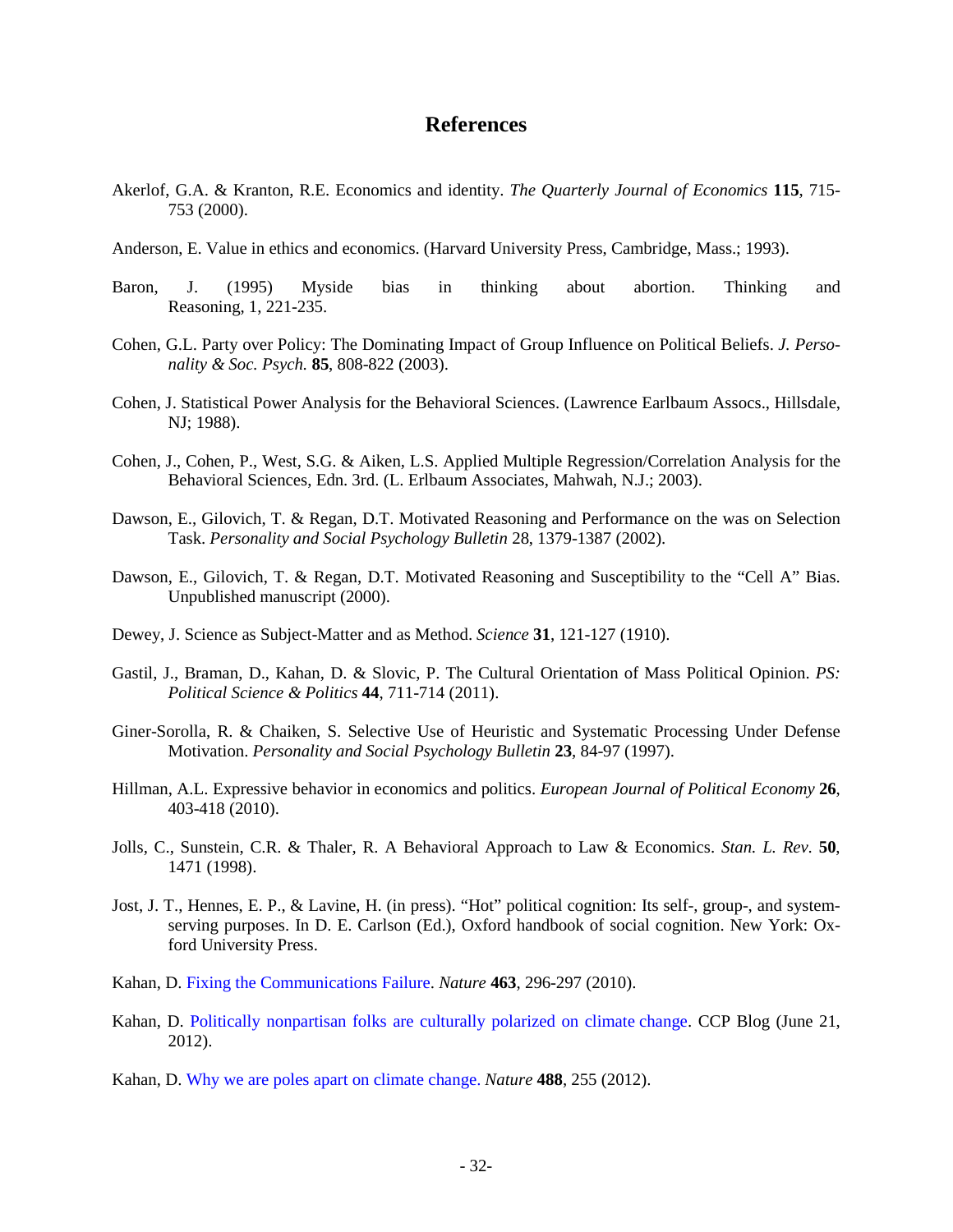- Kahan, D. WSMD? JA!, episode 3: It turns out that Independents are as just partisan in cognition as De[mocrats & Republicans after](http://www.culturalcognition.net/blog/2012/12/5/wsmd-ja-episode-3-it-turns-out-that-independents-are-as-just.html) all!, *CCP Blog*, (Dec., 12, 2012)
- Kahan, D., Braman, D., Cohen, G., Gastil, J. & Slovic, P. [Who Fears the HPV Vaccine, Who Doesn't,](http://papers.ssrn.com/sol3/papers.cfm?abstract_id=1160654)  [and Why? An Experimental Study of the Mechanisms of Cultural Cognition.](http://papers.ssrn.com/sol3/papers.cfm?abstract_id=1160654) *Law and Human Behavior* **34**, 501-516 (2010).
- Kahan, D.M. [Ideology, Motivated Reasoning, and Cognitive Reflection.](http://papers.ssrn.com/sol3/papers.cfm?abstract_id=2182588) *Judgment and Decision Making* **8**, 407-424 (2013).
- Kahan, D.M. [Cultural Cognition as a Conception of the Cultural Theory of Risk,](http://papers.ssrn.com/sol3/papers.cfm?abstract_id=1123807) in Handbook of Risk Theory: Epistemology, Decision Theory, Ethics and Social Implications of Risk. (eds. R. Hillerbrand, P. Sandin, S. Roeser & M. Peterson) 725-760 (Springer London, Limited, 2012).
- Kahan, D.M. [The Supreme Court 2010 Term—Foreword: Neutral Principles, Motivated Cognition, and](http://papers.ssrn.com/sol3/papers.cfm?abstract_id=1910391)  [Some Problems for Constitutional Law](http://papers.ssrn.com/sol3/papers.cfm?abstract_id=1910391) *Harv. L. Rev.* **126**, 1- (2011).
- Kahan, D.M., Braman, D., Gastil, J., Slovic, P. & Mertz, C.K. [Culture and Identity-Protective Cognition:](http://papers.ssrn.com/sol3/papers.cfm?abstract_id=995634)  [Explaining the White-Male Effect in Risk Perception.](http://papers.ssrn.com/sol3/papers.cfm?abstract_id=995634) *Journal of Empirical Legal Studies* **4**, 465- 505 (2007).
- Kahan, D.M., Braman, D., Monahan, J., Callahan, L. & Peters, E. [Cultural Cognition and Public Policy:](http://papers.ssrn.com/sol3/papers.cfm?abstract_id=1178362)  [The Case of Outpatient Commitment Laws](http://papers.ssrn.com/sol3/papers.cfm?abstract_id=1178362) *L. & Human Behavior* **34**, 118-140 (2010).
- Kahan, D.M., Jenkins-Smith, H. & Braman, D. [Cultural Cognition of Scientific Consensus.](http://papers.ssrn.com/sol3/papers.cfm?abstract_id=1549444) *J. Risk Res.* **14**, 147-174 (2011).
- Kahan, D.M., Peters, E., Wittlin, M., Slovic, P., Ouellette, L.L., Braman, D. & Mandel, G. [The polarizing](http://papers.ssrn.com/sol3/papers.cfm?abstract_id=2193133)  [impact of science literacy and numeracy on perceived climate change risks.](http://papers.ssrn.com/sol3/papers.cfm?abstract_id=2193133) *Nature Climate Change* **2**, 732-735 (2012).
- Kahan, D.M., Slovic, P., Braman, D. & Gastil, J. [Fear of Democracy: A Cultural Evaluation](http://papers.ssrn.com/sol3/papers.cfm?abstract_id=801964) of Sunstein [on Risk.](http://papers.ssrn.com/sol3/papers.cfm?abstract_id=801964) *Harvard Law Review* **119**, 1071-1109 (2006).
- Kahneman, D. Maps of Bounded Rationality: Psychology for Behavioral Economics. *American Economic Review* 93, 1449-1475 (2003).
- Keil, F.C. The Feasibility of Folk Science. *Cognitive science* **34**, 826-862 (2010).
- King, G., Tomz, M. & Wittenberg., J. Making the Most of Statistical Analyses: Improving Interpretation and Presentation. *Am. J. Pol. Sci* **44**, 347-361 (2000).
- Kunda, Z. (1990) The Case for Motivated Reasoning. *Psychological Bulletin* 108, 480-498.
- Lavine, H., Johnston, C. D., & Steenbergen, M. R. (2012). *The ambivalent partisan : how critical loyalty promotes democracy*. New York, NY: Oxford University Press.Lessig, L. The Regulation of Social Meaning. *U. Chi. L. Rev.* **62**, 943-1045 (1995).
- Loewenstein, G.F., Weber, E.U., Hsee, C.K. & Welch, N. Risk as Feelings. *Psychological Bulletin* **127**, 267-287 (2001).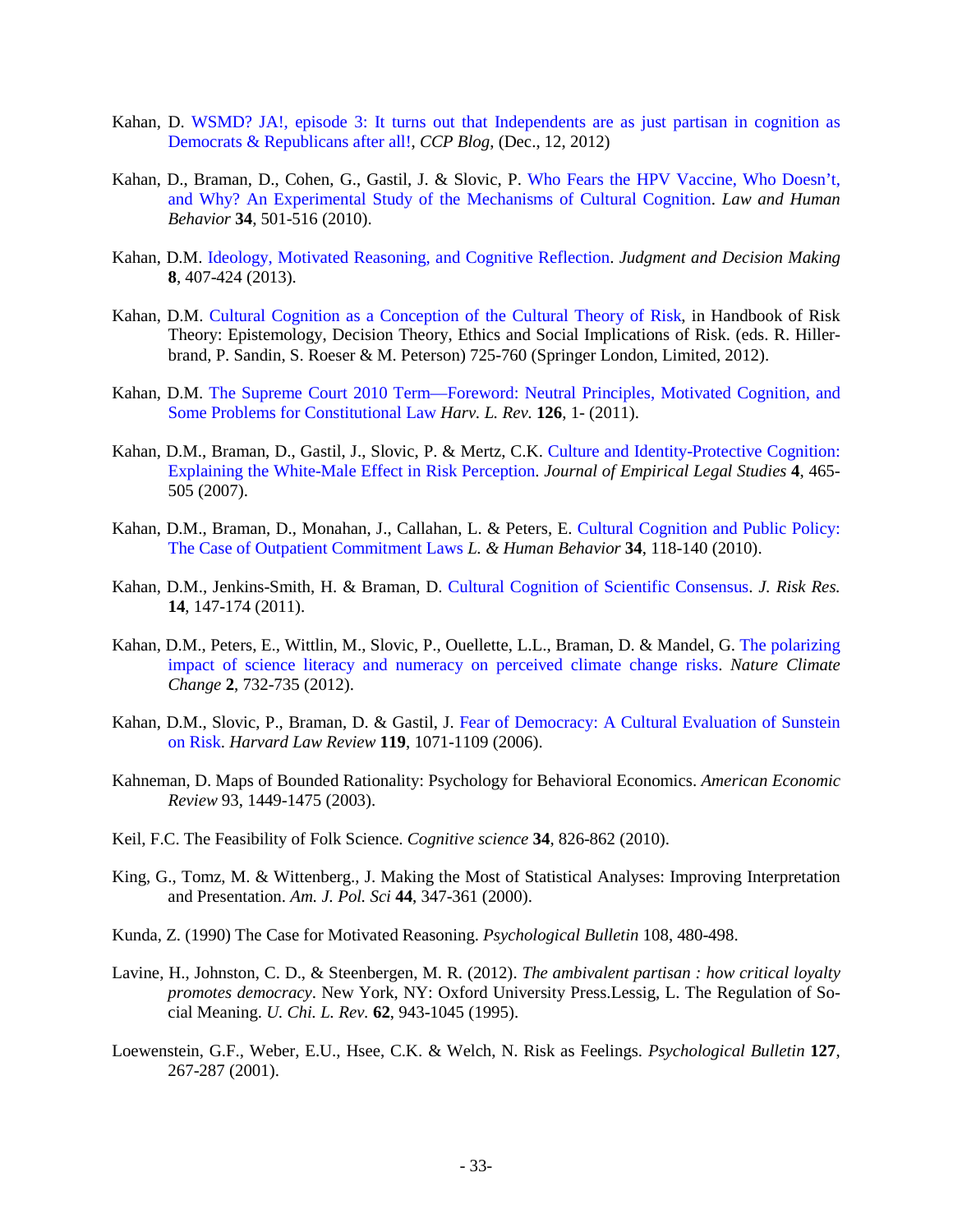- Marx, S.M., Weber, E.U., Orlove, B.S., Leiserowitz, A., Krantz, D.H., Roncoli, C. and Phillips, J. (2007) Communication and mental processes: Experiential and analytic processing of uncertain climate information. *Global Environmental Change-Human and Policy Dimensions* 17(1), 47-58.
- McCaffrey, M.S. and Buhr, S.M. (2008) Clarifying climate confusion: addressing systemic holes, cognitive gaps, and misconceptions through climate literacy. *Physical Geography* 29(6), 512-528.
- McCright, A.M. & Dunlap, R.E. Bringing ideology in: the conservative white male effect on worry about environmental problems in the USA. *Journal of Risk Research* **16**, 211-226 (2013).
- Miller, J.D. & Pardo, R. in Between understanding and trust: The public, science and technology. (eds. M. Dierkes & C.v. Grote) 131-156 (Harwood Academic, Australia: 2000).
- Olson, M. The logic of collective action; public goods and the theory of groups. (Harvard University Press, Cambridge, Mass.,; 1965).
- Peters, E., Västfjäll, D., Slovic, P., Mertz, C.K., Mazzocco, K. & Dickert, S. Numeracy and Decision Making. *Psychological Science* 17, 407-413 (2006).
- Rosenau, J. Science denial: a guide for scientists. *Trends in microbiology* **20**, 567-569 (2012). Weber, E.U. & Stern, P.C. Public Understanding of Climate Change in the United States. *Am. Psychologist* **66**, 315-328 (2011).
- Rubin, D.B. Multiple imputation for nonresponse in surveys. (Wiley, New York ;; 1987).
- Sherman, D.K. & Cohen, G.L. in Advances in Experimental Social Psychology, Vol. 38 183-242 (Academic Press, 2006).
- Smith, E.R. in Handbook of Research Methods in Social and Personality Psychology (eds. H.T. Reis & C.M. Judd) 17-39 (Cambridge University Press, Cambridge: 2000).
- Stanovich, K.E. & West, R.F. Who uses base rates and P (D|H)? An analysis of individual differences. *Memory & Cognition* 26, 161-179 (1998).
- Stanovich, K.E. and West, R.F. (2000) Individual differences in reasoning: Implications for the rationality debate? *Behavioral and Brain Sciences* 23(5), 645-665.
- Stanovich, K.E. What Intelligence Tests Miss : The Psychology of Rational Thought. (Yale University Press, New Haven; 2009).
- Stanovich, K.E., West, R.F. & Toplak, M.E. in The science of reason : a Festschrift for Jonathan St. B.T Evans. (eds. J.S.B.T. Evans, K.I. Manktelow, D.E. Over & S. Elqayam) 355-396 (Psychology Press, New York, NY; 2011).
- Streiner, D.L. Unicorns Do Exist: A Tutorial on "Proving" the Null Hypothesis. *Canadian Journal of Psychiatry* **48**, 756-761 (2003).
- Sunstein, C.R. Laws of Fear: Beyond the Precautionary Principle. (Cambridge University Press, Cambridge, UK ; New York; 2005).

Sunstein, C.R. Misfearing: A Reply. *Harvard Law Review* **119**, 1110-1125 (2006).